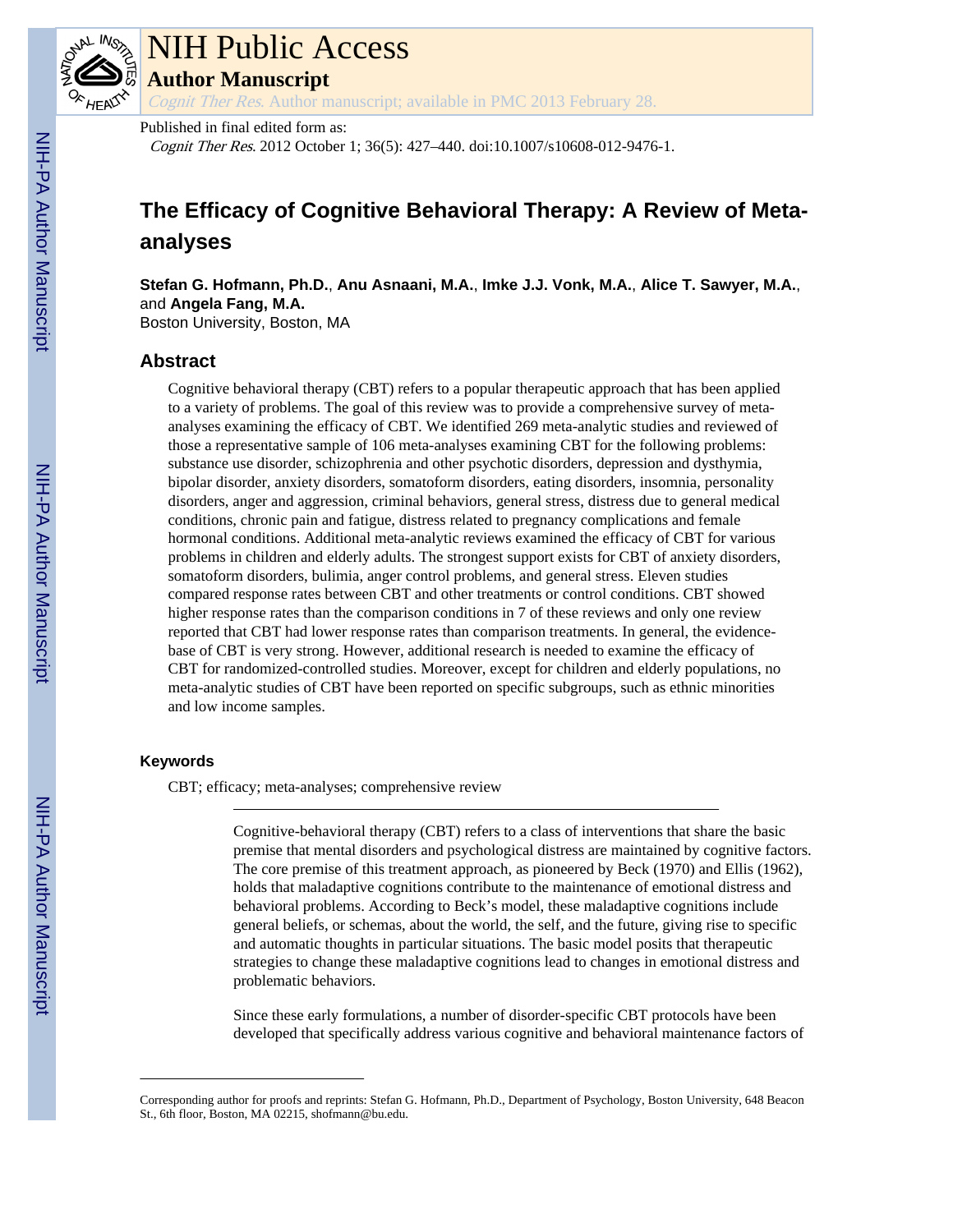the various disorders. Although these disorder-specific treatment protocols show considerable differences in some of the specific treatment techniques, they all share the same core model and the general approach to treatment.

Consistent with the medical model of psychiatry, the overall goal of treatment is symptom reduction, improvement in functioning, and remission of the disorder. In order to achieve this goal, the patient becomes an active participant in a collaborative problem-solving process to test and challenge the validity of maladaptive cognitions and to modify maladaptive behavioral patterns. Thus, modern CBT refers to a family of interventions that combine a variety of cognitive, behavioral, and emotion-focused techniques (e.g., Hofmann, 2011; Hofmann, Asmundson, & Beck, in press). Although these strategies greatly emphasize cognitive factors, physiological, emotional, and behavioral components are also recognized for the role that they play in the maintenance of the disorder.

A recent review of meta-analyses of CBT identified 16 quantitative reviews that included 332 clinical trials covering 16 different disorders or populations (Butler, Chapman, Forman, & Beck, 2006). To our knowledge, this was the first review of meta-analytic studies examining the efficacy of CBT for a number of psychological disorders. This article has since become one of the most influential reviews of CBT. However, the search strategy was restrictive, because only one meta-analysis was selected for each disorder. Furthermore, the search only covered the period up to 2004, but many reviews have been published since then. In fact, the majority of studies (84%) was published after 2004. The goal of our review was to provide a comprehensive survey of all contemporary meta-analyses examining the evidence base for the efficacy of CBT to date. The meta-analyses included in the present review were all judged to be methodologically sound.

#### **Methods**

#### **Search Strategy and Study Selection**

To obtain the articles for this review, we searched PubMed, PsychInfo, and Cochrane library databases using the following key words: *meta-analysis AND cognitive behav\**, *meta*analysis AND cognitive therapy, quantitative review AND cognitive behav\*, quantitative review AND cognitive therapy. This initial search yielded 1,163 hits, of which 355 were duplicates and had to be excluded. The remaining 808 non-duplicate articles were further examined to determine if they met specific inclusionary criteria for the purposes of this review. All included studies had to be quantitative reviews (i.e., meta-analyses) of CBT. In order to limit this review to contemporary studies, only articles published since 2000 were included. The final sample included in this review consisted of 269 meta-analyses (Figure 1). Out of those, we described a representative sample of 106 meta-analytic studies. The complete reference list for the final sample of included meta-analyses can be obtained by accessing the webpage [www.bostonanxiety.org/cbtreview.html.](http://www.bostonanxiety.org/cbtreview.html) As already noted, the majority (84%) of these studies was published after 2004, the most recent year covered by the meta-analysis by Butler and colleagues (2006). The number of meta-analytic reviews per year is depicted in Figure 2.

#### **Categorization of Meta-analyses**

The 269 meta-analyses were categorized into groups to provide the most meaningful and extensive examination of the efficacy of CBT across a range of problem areas and study populations. The major groupings were the following: substance use disorder, schizophrenia and other psychotic disorders, depression and dysthymia, bipolar disorder, anxiety disorders, somatoform disorders, eating disorders, insomnia, personality disorders, anger and aggression, criminal behaviors, general stress, distress due to general medical conditions,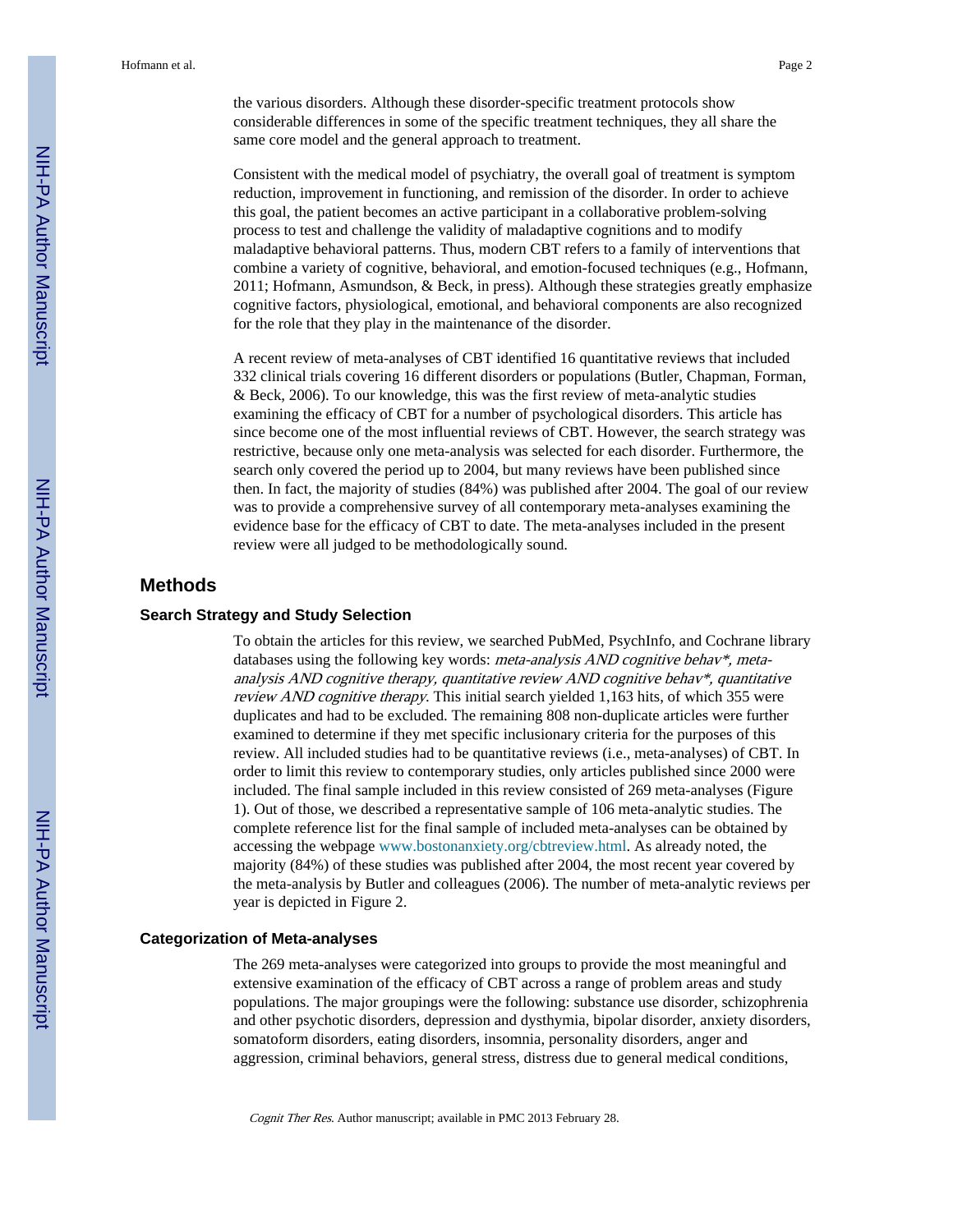chronic pain and fatigue, pregnancy complications and female hormonal conditions. In addition, some meta-analyses specifically examined CBT for disorders in children and elderly adults. For each disorder and population grouping, data were described qualitatively, considering the findings of all meta-analyses within that group. The 269 meta-analyses included a wide variety of studies that employed different methodologies and effect size estimates. Therefore, we used the designation *small, medium*, and *large* for the magnitude of effect sizes in our review of the 106 representative meta-analyses (Cohen, 1988). In addition, we provide reported response rates, a widely accepted and common metric in psychiatry, from a subsample of 11 studies that examined the efficacy of CBT in randomized controlled trials.

# **Results**

#### **Addiction and Substance Use Disoder**

There was evidence for the efficacy of CBT for cannabis dependence, with evidence for higher efficacy of multi-session CBT versus single session or other briefer interventions, and a lower drop out rate compared to control conditions (Dutra et al., 2008). However, the effect size of CBT was small as compared to other psychosocial interventions (e.g. contingency management, relapse prevention, and motivational approaches) for substance dependence, and agonist treatments showed a greater effect size than CBT in certain drug dependencies, such as opioid and alcohol dependence (Powers, Vedel, & Emmelkamp, 2008).

Treatments for smoking cessation found that coping skills, which were partially based on CBT techniques, were highly effective in reducing relapse in a community sample of nicotine quitters (Song, Huttunen-Lenz, & Holland, 2010), and another meta-analysis noted superiority of CBT (either alone or in combination with nicotine replacement therapy) over nicotine replacement therapy alone (Garcia-Vera & Sanz, 2006). Furthermore, there was evidence for superior performance of behavioral approaches in the treatment of problematic gambling as compared to control treatments (Oakley-Browne et al., 2000). One metaanalysis (Leung & Cottler, 2009) reported larger effect sizes of CBT when this treatment was grouped with other non-pharmacological treatments (such as brief interventions) as compared to pharmacological agents (e.g. naltrexone, carbamazepine, and topiramate), but CBT was not more efficacious than these other briefer, less expensive approaches.

#### **Schizophrenia and Other Psychotic Disorders**

Meta-analyses examining the efficacy of psychological treatments for schizophrenia revealed a beneficial effect of CBT on positive symptoms (i.e., delusions and/or hallucinations) of schizophrenia (e.g., Gould et al., 2001; Rector & Beck, 2001). There was also evidence (e.g., Zimmerman et al., 2005) that CBT is a particularly promising adjunct to pharmacotherapy for schizophrenia patients who suffer from an acute episode of psychosis rather than a more chronic condition.

CBT appeared to have little effect on relapse or hospital admission compared to other interventions, such as early intervention services or family intervention (e.g., Bird et al., 2010; Álvarez-Jiménez et al., 2011). However, CBT had a beneficial effect on secondary outcomes. For example, a more recent meta-analysis by Wykes and colleagues (2008) examined controlled trials of CBT for schizophrenia and confirmed findings from previous meta-analyses (e.g., Gould et al., 2001; Rector & Beck, 2001), suggesting that CBT had a small to medium effect size as compared to control conditions on both positive and negative symptoms. In addition, this meta-analysis revealed medium effect sizes for improvements in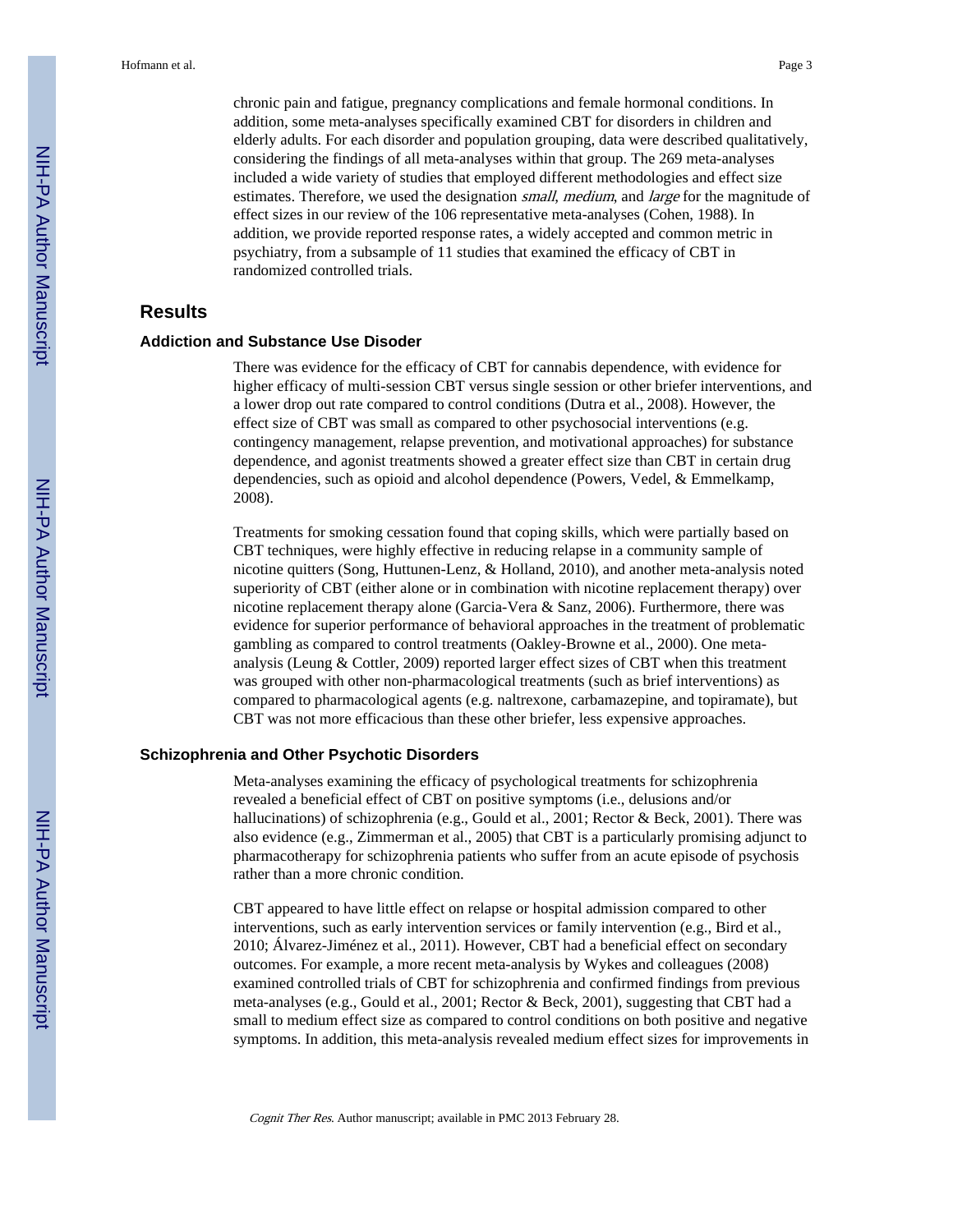secondary outcomes that were not the direct targets of treatment, including general functioning, mood, and social anxiety.

#### **Depression and Dysthymia**

CBT for depression was more effective than control conditions such as waiting list or no treatment, with a medium effect size (van Straten, Geraedts, Verdonck-de Leeuw, Andersson, & Cuijpers, 2010; Beltman, Oude Voshaar, & Speckens, 2010). However, studies that compared CBT to other active treatments, such as psychodynamic treatment, problem-solving therapy, and interpersonal psychotherapy, found mixed results. Specifically, meta-analyses found CBT to be equally effective in comparison to other psychological treatments (e.g., Beltman, Oude Voshaar, & Speckens, 2010; Cuijpers, Smit, Bohlmeijer, Hollon, & Andersson, 2010; Pfeiffer, Heisler, Piette, Rogers, & Valenstein, 2011). Other studies, however, found favorable results for CBT (e.g. Di Giulio, 2010; Jorm, Morgan, & Hetrick, 2008; Tolin, 2010). For example, Jorm and colleagues (2008) found CBT to be superior to relaxation techniques at post-treatment. Additionally, Tolin (2010) showed CBT to be superior to psychodynamic therapy at both post-treatment and at six months follow-up, although this occurred when depression and anxiety symptoms were examined together.

Compared to pharmacological approaches, CBT and medication treatments had similar effects on chronic depressive symptoms, with effect sizes in the medium-large range (Vos, Haby, Barendregt, Kruijshaar, Corry, & Andrews, 2004). Other studies indicated that pharmacotherapy could be a useful addition to CBT; specifically, combination therapy of CBT with pharmacotherapy was more effective in comparison to CBT alone (Chan, 2006).

#### **Bipolar Disorder**

Meta-analyses examining the efficacy of CBT for bipolar disorder revealed small to medium overall effect sizes of CBT at post-treatment, with effects typically diminishing slightly at follow-up. These findings emerged from examinations of both manic and depressive symptoms associated with bipolar disorder (e.g., Gregory, 2010a, 2010b). There is little evidence that CBT as a stand-alone treatment (rather than as an adjunct to pharmacotherapy) is effective for the treatment of bipolar disorder.

In addition to examining CBT for attenuating symptoms of bipolar disorder, some metaanalyses focused on the efficacy of CBT for preventing relapse in bipolar patients. One study (Beynon et al., 2008) examined the efficacy of CBT for preventing relapse and found it to be somewhat effective when comparing CBT vs. treatment as usual. Overall, CBT for bipolar disorder was an effective method of preventing or delaying relapses (e.g., Lam, Burbeck, Wright, & Pilling, 2009; Cakir & Ozerdem, 2010). Furthermore, the efficacy of CBT at preventing relapse did not seem to be influenced by the number of previous manic or depressive episodes.

#### **Anxiety Disorders**

In general, CBT is a reliable first-line approach for treatment of this class of disorders (Hofmann & Smits, 2008), with support for significant positive effects of CBT on secondary symptoms such as sleep dysfunction and anxiety sensitivity (Ghahramanlou, 2003). Further, internet-delivered or guided self-help CBT showed some promise in immediate symptom relief as compared to no treatment, but the long-term maintenance with this modality of CBT remains unclear (Öst, 2008; Coull & Morris, 2011).

CBT for social anxiety disorder evidenced a medium to large effect size at immediate posttreatment as compared to control or waitlist treatments, with significant maintenance and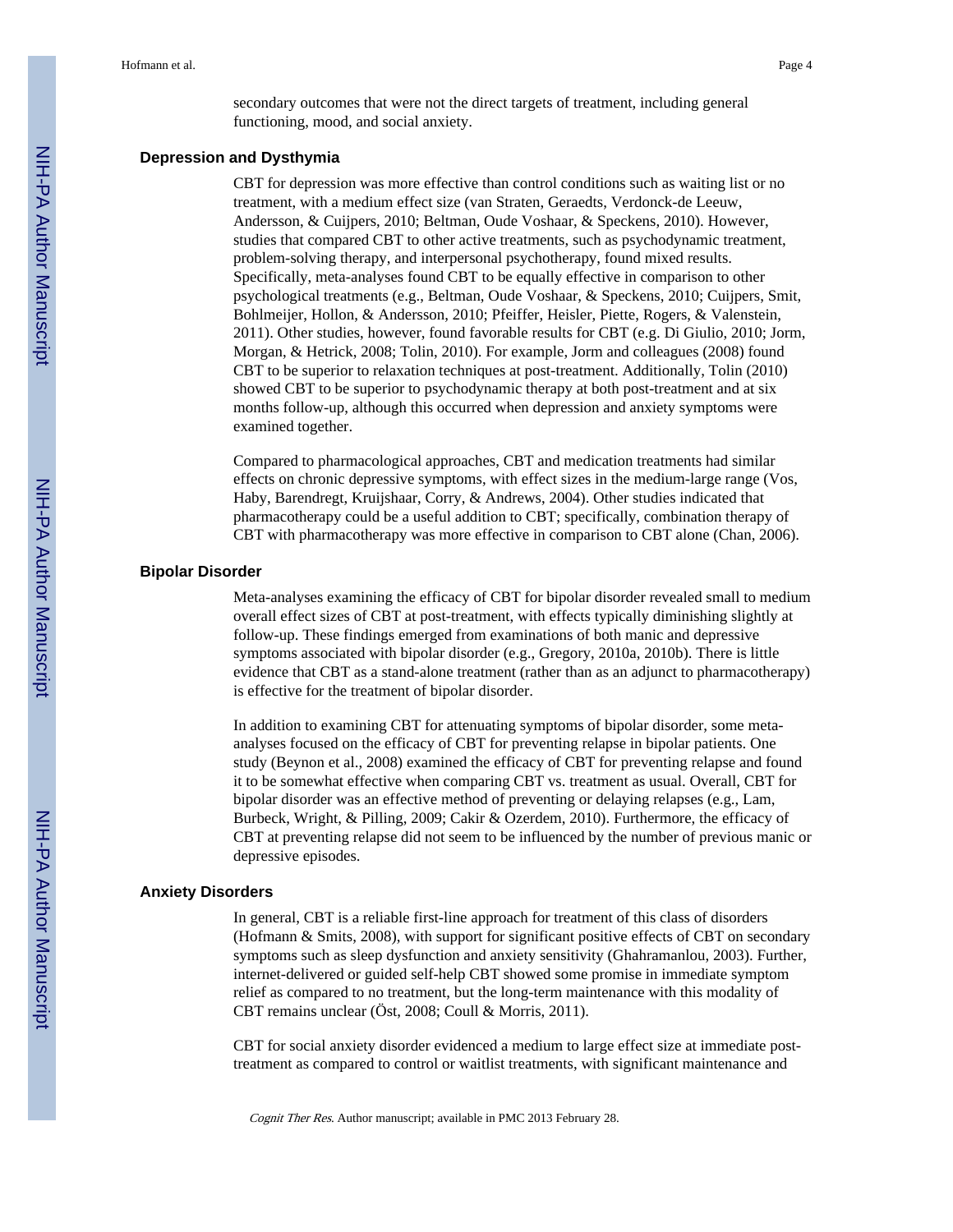even improvement of gains at follow-up (Gil, Carrillo, & Meca, 2001). Further, exposure, cognitive restructuring, social skills training and both group/individual formats were equally efficacious (Powers, Sigmarsson, & Emmelkamp, 2008), with superior performance over psychopharmacology in the long term (Fedoroff & Taylor, 2001). Similarly, interoceptive exposure for treatment of panic disorder was moderately effective and superior to control/ pill placebo treatments and applied relaxation (Haby, Donnelly, Corry, & Vos, 2006; Furukawa, Watanabe, & Churchill, 2007). For panic disorder without agoraphobia, combination treatment of CBT and applied relaxation was equal in efficacy to use of either therapy approach alone, and use of either or both were superior to use of medications (Mitte, 2005).

Various CBT techniques for specific phobia (systematic desensitization, exposure, cognitive therapy) were as effective as applied relaxation and applied tension, producing effect sizes in the large range, with long-term maintenance of gains (Ruhmland & Margraf, 2001). For generalized anxiety disorder, CBT was superior as compared to control or pill placebo conditions, and equally efficacious as relaxation therapy, supportive therapy, or psychopharmacology, but less efficacious in comparison to attention placebos and in those with more severe generalized anxiety disorder symptoms.

CBT for post-traumatic stress disorder was equal in efficacy to eye movement desensitization and reprocessing (Bisson et al., 2007), with both being superior to treatment as usual, waitlist, or other treatments (such as supportive counseling) for post-traumatic stress disorder (Bisson & Andrew, 2008). However, it is questionable whether the eyemovement technique is an active treatment ingredient.

Clinical trials also revealed a large effect size for CBT and/or exposure response prevention for obsessive compulsive disorder, with evidence suggesting that a combination of in vivo and imaginal exposures outperformed the use of only in vivo exposures (Ruhmland & Margraf, 2001). Furthermore, CBT was found to be similarly efficacious than clomipramine and selective reuptake inhibitors (Eddy, Dutra, Bradley, & Westen, 2004).

#### **Somatoform Disorders**

Within the somatoform disorders category of DSM-IV, meta-analyses primarily examined the efficacy of psychological interventions for hypochondriasis and body dysmorphic disorder. One meta-analysis found a large mean effect size for CBT, which outperformed other psychological treatments (i.e., psychoeducation, explanatory therapy, cognitive therapy, exposure and response prevention, and behavioral stress management), with effect sizes in the large range, as well as pharmacotherapy treatments (paroxetine, fluoxetine, fluvoxamine, and nefazodone), which also evidenced large effect sizes (Taylor, Asmundson, & Coons, 2005). The mean effect size for control conditions (e.g., wait-list control) was small. These results were partially supported by other evidence, as a more recent metaanalysis found superior outcomes of CBT for hypochondriasis compared to waiting list control, usual medical care or placebo at twelve-month follow-up (Thomson & Page, 2007). However, this meta-analysis also found no differences between CBT and waiting list/ placebo at post-treatment.

Meta-analyses comparing the efficacy of CBT to control treatments found that CBT was superior in significantly reducing body dysmorphic disorder symptoms (Ipser, Sander, & Stein, 2009). In comparing relative efficacy of CBT versus pharmacotherapy, effect sizes were large on body dysmorphic disorder severity measures for CBT, and ranged from medium to large for pharmacotherapy (Williams, Hadjistavropoulos, & Sharpe, 2006). In addition, another meta-analysis found that CBT for body image disturbances was effective, with effect sizes ranging from medium to large (Jarry & Ip, 2005).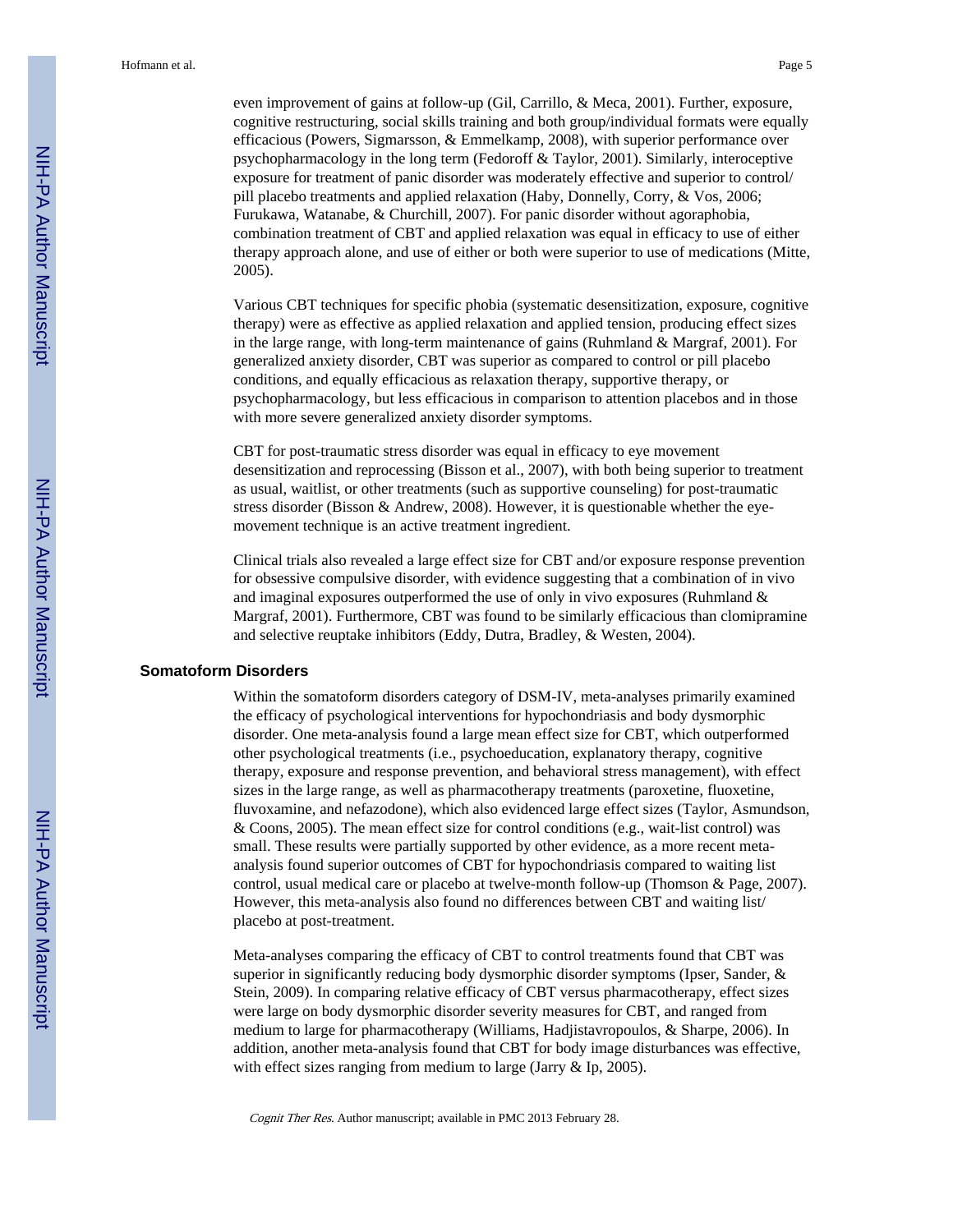#### **Eating Disorders**

For bulimia nervosa, meta-analyses compared the efficacy of CBT to control treatments and found effect sizes in the medium range (Thompson-Brenner, 2002). However, the effect of behavior therapy was greater than that of CBT, with the average effect size for behavior therapy in the large range (Thompson-Brenner, 2003). Another meta-analysis comparing CBT with control treatments found remission response rates to be higher for CBT, with a medium relative risk ratio (Hay, Bacaltchuk, Stefano, & Kashyap, 2009). When comparing CBT to other psychotherapies, specifically, interpersonal therapy, dialectical behavioral therapy, hypno-behavioral therapy, supportive psychotherapy, behavioral weight loss treatment, and self-monitoring, CBT fared significantly better in remission response rates for bulimia nervosa, with a large relative risk ratio (Hay et al., 2009).

For binge eating disorder, a recent meta-analysis found that psychotherapy and structured self-help yielded large effect sizes, when compared to pharmacotherapy, which yielded medium effect sizes (Vocks et al., 2010). Although this study did not parse out the efficacy of CBT specifically, a majority of the included trials for psychotherapy involved CBT (19 out of 23 trials). Furthermore, a review and meta-analysis by Reas and Grilo (2008) suggested that combination treatment of psychotherapy and medications did not enhance binge-eating outcomes, but may have enhanced weight loss outcomes.

#### **Insomnia**

CBT for insomnia (CBT-I) has long been shown to be more efficacious than control treatments. A recent meta-analysis examined its efficacy on both subjective and objective sleep parameters in comparison to a control group for individuals with primary insomnia (Okajima, Komada, & Inoue, 2011). Effect sizes for the efficacy of CBT-I versus control at the end of treatment on subjective sleep measures, which included sleep onset latency, total sleep time, wake after sleep onset, total wake time, time in bed, early morning awakening, and sleep efficiency, ranged from minimal (total sleep time) to large (early morning awakening) (Okajima et al., 2011). For objective measures using a polysomnogram or actigraphic evaluation, effect sizes ranged from small (total sleep time) to large (total wake time) (Okajima et al., 2011). These findings were consistent with results from another metaanalysis, which examined the relative efficacy of behavioral interventions for insomnia including CBT, relaxation, and only behavioral techniques (Irwin, Cole, & Nicassio, 2006). This study reported effect sizes ranging from −.75 to 1.47 for CBT, −.60 to .53 for relaxation techniques, and −.82 to .91 for only behavioral techniques on subjective sleep outcomes.

#### **Personality Disorders**

There was one meta-analysis that examined the relative efficacy of CBT versus psychodynamic therapy for the treatment of personality disorders (Leichsenring & Leibing, 2003). The findings indicated a larger overall effect size for psychodynamic therapy compared to CBT. This was consistent with observer-rated measures, which showed a similar pattern of effect sizes: stronger for psychodynamic therapy than for CBT (although this effect size was also large). Self-report measures, however, indicated larger effect sizes for CBT than for psychodynamic therapy.

Another meta-analysis compared the efficacy of eleven different psychological therapies, including CBT, for antisocial personality disorder (Gibbon et al., 2010). Results suggested that compared to control treatment, CBT plus standard maintenance was more efficacious in terms of leaving the study early and cocaine use for outpatients with antisocial personality disorder and comorbid cocaine dependence. However, CBT plus treatment as usual was not better than a control condition for these antisocial personality disorder patients with regard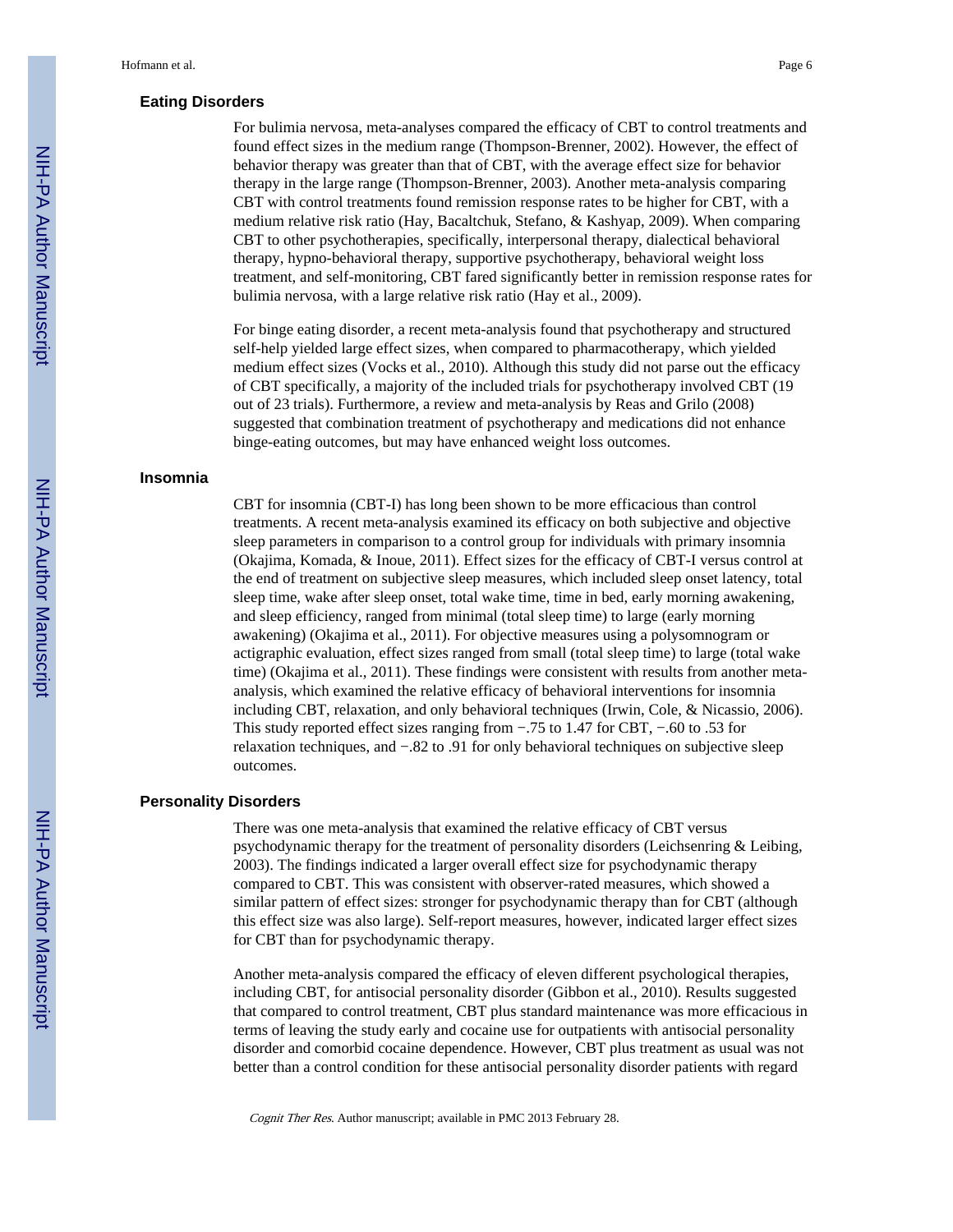to levels of recent verbal or physical aggression. The relative efficacy of psychological treatments for borderline personality disorder, in particular, was also examined, which yielded no differences between dialectical behavioral therapy and treatment as usual in individuals meeting criteria for borderline personality disorder at six months, or in hospital admissions in the previous three months (Binks et al., 2009).

#### **Anger and Aggression**

Two meta-analytic reviews focused on anger control problems and aggression (Del Vecchio & O'Leary, 2004; Saini, 2009). The findings from these meta-analyses suggested that CBT is moderately effective at reducing anger problems. Findings from these reviews also suggested that CBT may be most effective for patients with issues regarding anger expression.

CBT produced medium effect sizes as compared to other psychosocial treatments and control conditions across the two reviews that conducted quantitative analyses. A metaanalysis on the effectiveness of anger treatments for specific anger problems (Del Vecchio & O'Leary, 2004) included only studies in which subjects met clinically significant levels of anger on standardized anger measurements prior to treatment. This meta-analysis examined the effects of CBT, cognitive therapy, relaxation, and 'other' (e.g., social skills training, process group counseling) on various anger problems including driving anger, anger suppression, and anger expression difficulties.

#### **Criminal Behaviors**

Four separate meta-analytic studies supported the efficacy of CBT for criminal offenders (Illescas, Sanchez-Meca, & Genovés, 2001; Lösel & Schmucker, 2005; Pearson, Lipton, Cleland, & Yee, 2002; Wilson, Bouffard, Mackenzie, 2005). Out of several theoretical orientations and types of psychological interventions for criminal activity, behavior therapy and CBT appeared to be the superior interventions in reducing recidivism rates, both with medium mean effect sizes (Illescas, Sanchez-Meca, & Genovés, 2001). Effect sizes for other interventions ranged from small to medium (Illescas et al., 2001). Another study demonstrated consistent findings with a small weighted mean effect size of behavior therapy or CBT for reducing recidivism (Pearson, Lipton, Cleland, & Yee, 2002). Similarly, Wilson and colleagues (2005) found an overall small-to-medium mean effect size for CBT programs for convicted offenders.

For sexual offenders in particular, physical treatments, such as surgical castration and hormonal treatment, were demonstrated to have greater efficacy in reducing sexual recidivism in comparison to CBT, with large significant odds ratios for both of these alternative interventions (Lösel & Schmucker, 2005). Of the various psychological interventions for sexual offenders, however, classical behavioral and CBT approaches indicated the strongest efficacy, with odds ratios in the medium to large range (Lösel  $\&$ Schmucker, 2005) as compared to insight-oriented and therapeutic community interventions.

A study of CBT for domestic violence indicated no differences between CBT and the Duluth model (which is based on a feminist psycho-educational approach) for treating domestically violent males (Babcock, Green, & Robie, 2004). The aggregated data from experimental and quasi-experimental studies showed that CBT had an overall small effect size, and the Duluth model had an overall slightly larger, but still small effect size (Babcock et al., 2004).

#### **General Stress**

Four meta-analyses examined occupational stress and the majority of their results were quite similar: CBT interventions were more effective in comparison to other intervention types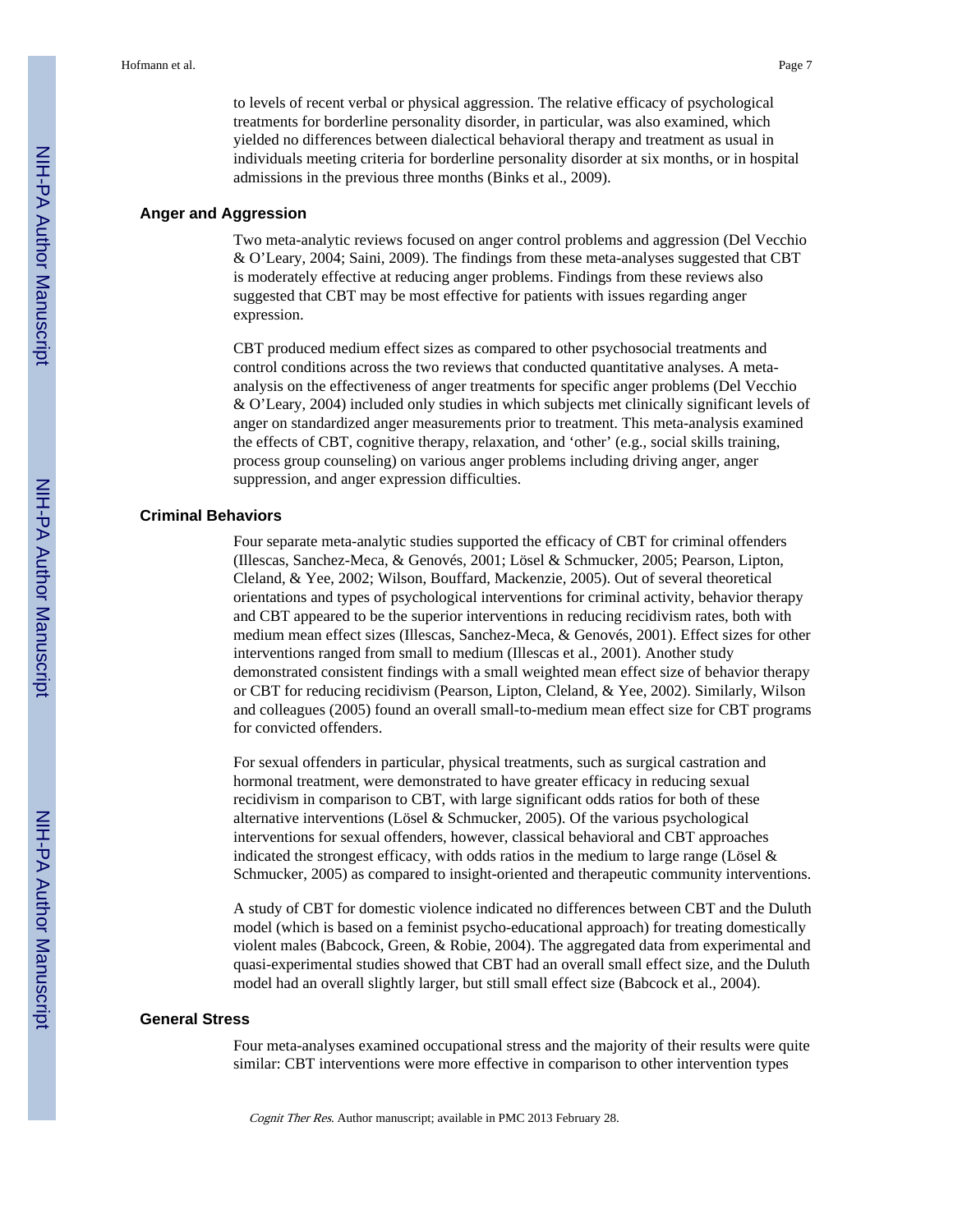such as organization focused therapies, especially when CBT focused on psycho-social outcomes in employees (Kim, 2007; Richardson & Rothstein, 2008; van der Klink, Blonk, Schene, & van Dijk, 2001). For example, Richardson and Rothstein (2008) found CBT alone to be more effective in comparison to CBT combined with additional psychological components. These studies found a large effect size for overall CBT interventions, large effect size for single-mode CBT interventions, and small effect size for CBT interventions with four or more components. In contrast, Marine and colleagues (2006) chose not to compare CBT with other interventions, such as relaxation techniques for psychological stress, because most interventions comprised both elements and could not be evaluated separately. With respect to stress in parents of children with developmental disabilities, positive effects were found for CBT, but the effect size was relatively small (Singer, Ethridge, & Aldana, 2007). In contrast to the results of Richardson and Rothstein (2008), this meta-analysis found multiple component interventions which combined CBT, behavioral parent training and in some cases other forms of support services, to have a higher and large effect size in comparison to CBT alone (Singer, Ethridge, & Aldana, 2007).

#### **Distress Due to General Medical Conditions**

Limited well-controlled studies existed in the study of non-ulcer dyspepsia, multiple sclerosis, physical disability following traumatic injury, non-epileptic seizures, postconcussion syndrome, chronic obstructive pulmonary disease, hypertension, Type II diabetes, and burning mouth syndrome (e.g. Soo et al., 2004; Thomas, Thomas, Hillier, Galvin, & Baker, 2006; Baker, Brooks, Goodfellow, Bodde, & Aldenkamp, 2007; Ismail, Winkley, & Rabe-Hesketh, 2004). However, cancer was studied more rigorously and with more robust methodological attention, indicating small to medium effect sizes of individual CBT as compared to patient education only in gynecological and head/neck cancers (Zimmerman & Heinrichs, 2006; Luckett, Britton, Clover, & Rankin, 2011), on secondary outcomes such as quality of life, psychological distress (i.e., depression and anxiety), and pain. Further, CBT was shown to be equally effective as exercise interventions in treating cancer-related fatigue (Kangas, Bovbjerg, & Montgomery, 2008).

Small to medium effect sizes were observed in treatment of secondary symptoms (anxiety and stress) experienced by individuals who were HIV positive, with particular efficacy (particularly for stress management) in reducing anger symptoms as compared to supportive therapy (Crepaz et al., 2008), but not for outcomes such as low cell count, medication adherence, or when used with marginalized populations such as ethnic minorities and women (Crepaz et al., 2008; Rueda et al., 2006).

CBT was shown to be superior in the treatment of secondary symptoms of spinal cord injury as compared to controls in assertiveness skills, coping, depression and quality of life (Dorstyn, Mathias, & Denson, 2011), better than placebo or diet/exercise alone (Shaw, O'Rourke, Del Mar, & Kenardy, 2005), but equal to yoga/education in depressive symptoms (Martinez-Devesa, Perera, Theodoulou, & Waddell, 2010). CBT was only slightly more effective than usual care or waitlist condition in the treatment of irritable bowel syndrome, with peppermint oil having greater efficacy in providing relief in this particular disorder (Enck, Junne, Klosterhalfen, Zipfel, & Martens, 2010).

#### **Chronic Pain and Fatigue**

Meta-analyses examining the efficacy of psychosocial treatments for chronic pain have investigated chronic low back pain, fibromyalgia, rheumatoid arthritis, chronic fatigue syndrome, chronic musculoskeletal pain, and non-specific chest pain. These reviews have examined the effect of a range on treatments on chronic pain, including relaxation techniques, mindfulness-based techniques, acceptance-based techniques, biofeedback,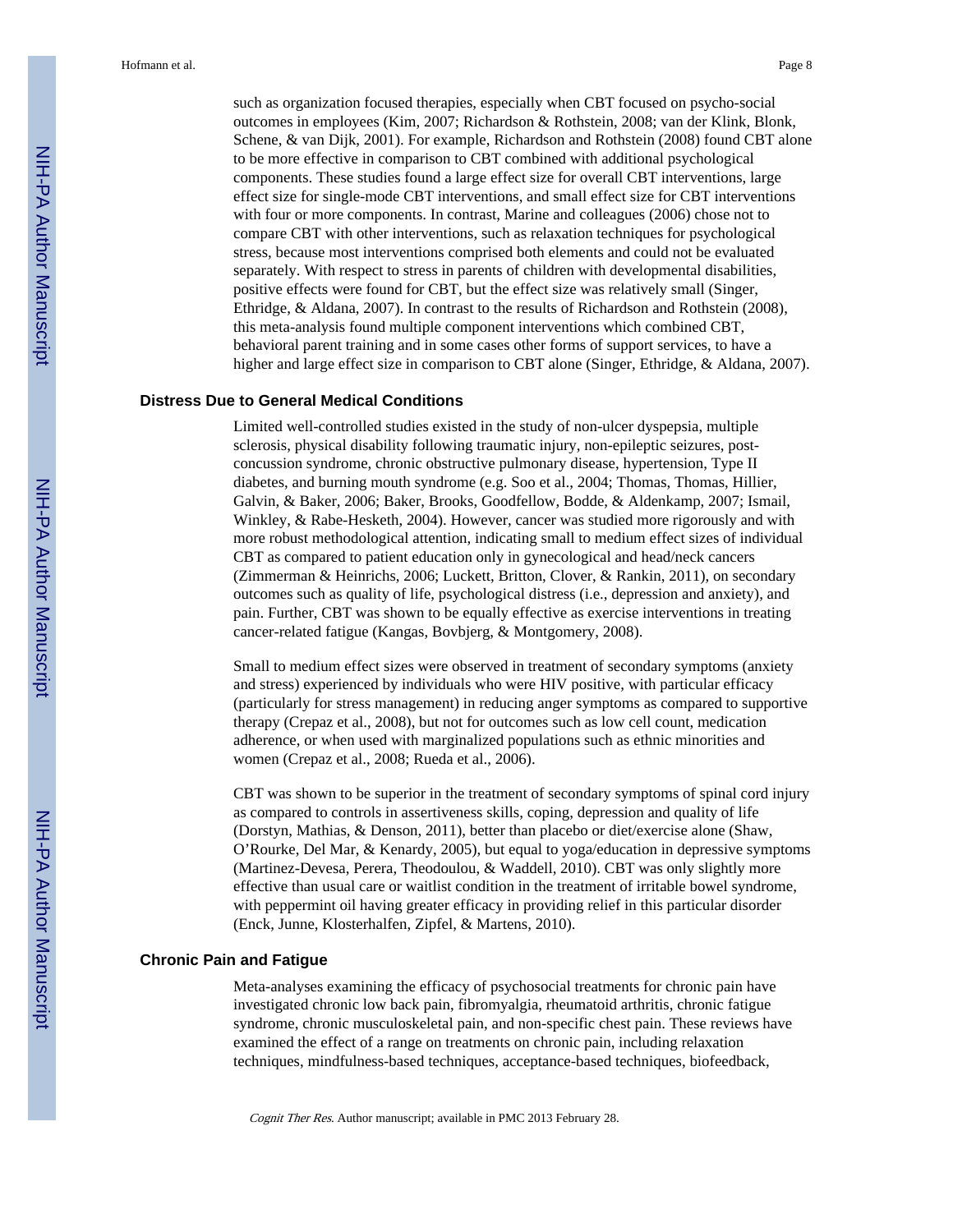psycho-education, and behavioral and cognitive-behavioral treatments. Results of these meta-analyses revealed varying effect sizes for these treatments depending on the type of chronic pain targeted; however, CBT treatments for chronic pain were consistently in the small to medium effect size range.

Similar results were found in a meta-analysis examining psychological treatments for fibromyalgia (Glombiewski et al., 2010). This meta-analysis revealed that CBT was superior to other psychological treatments for decreasing pain intensity. Pre-post analyses revealed a medium effect size for CBT as compared to a small effect size for all other psychological treatments combined (excluding CBT). CBT treatments for chronic fatigue syndrome were moderately effective (e.g., Malouff et al., 2008; Price et al., 2008). Malouff and colleagues (2008) conducted a meta-analysis revealing a medium effect size in post-treatment fatigue for participants receiving CBT versus those in control conditions.

#### **Pregnancy Complications and Female Hormonal Conditions**

One meta-analysis found CBT to be more effective in comparison to control conditions for perinatal depression (Sockol, Epperson, & Barber, 2011), and another meta-analysis found beneficial effects of CBT for postnatal depression, but these results need to be interpreted with caution because it is difficult to causally link depression with pregnancy and hormonal changes in these studies (Dennis, & Hodnett, 2007). Further, Bledsoe and Grote (2006) found greater decreases in depression for women experiencing non-psychotic major depression in pregnancy and postnatal periods treated with combination treatment in comparison to antidepressant medication alone, which was itself more effective in comparison to CBT alone. The effect size for postnatal treatments was large in comparison to the small to medium effects of prenatal treatments, but when pharmacological treatments were excluded, the effect size for postnatal treatments decreased to the medium range.

For the treatment of premenstrual syndrome, Busse and colleagues (2009) found that CBT significantly reduced depressive and anxiety symptoms associated with this syndrome, as indicated by a medium effect size. Once again, these results need to be interpreted carefully due to the small number of well-controlled studies on which these reviews were based.

## **CBT for Special Populations**

**Children:** Within internalizing symptoms, there was support for the preferential use of CBT approaches in treatment of anxiety disorders in children and adolescents, with effect sizes in the large range (Santacruz et al., 2002; James, Soler, & Weatherall, 2005). Further, CBT treatment for obsessive compulsive disorder as compared to alternative approaches (no treatment, other psychosocial treatments and medications such as clomipramine and fluvoxamine) resulted in significantly better outcomes (Phillips, 2003; Guggisberg, 2005). The data supporting CBT for depression was less strong, but still in the medium effect size range across meta-analyses, with maintenance in 6-month follow-up periods (Santacruz et al., 2002). In addition, CBT seemed to work equally well as other psychotherapies (i.e. interpersonal therapy and family systems therapy), but was regarded as superior to selective reuptake inhibitors due to reduced chance of side effects and greater cost effectiveness (Haby, Tonge, Littlefield, Carter & Vos, 2004). The studies on efficacy of CBT for addressing suicidal behaviors were scarce (Robinson, Hetrick, & Martin, 2011), and warrant further investigation.

The picture was more mixed for other disorders, with CBT showing equal efficacy in reducing disruptive classroom behaviors and aggressive/antisocial behaviors, as other psychosocial treatments, better efficacy as compared to no treatment or treatment as usual, and less efficacy than pharmacological approaches (Lösel & Beelmann, 2003; Özabaci,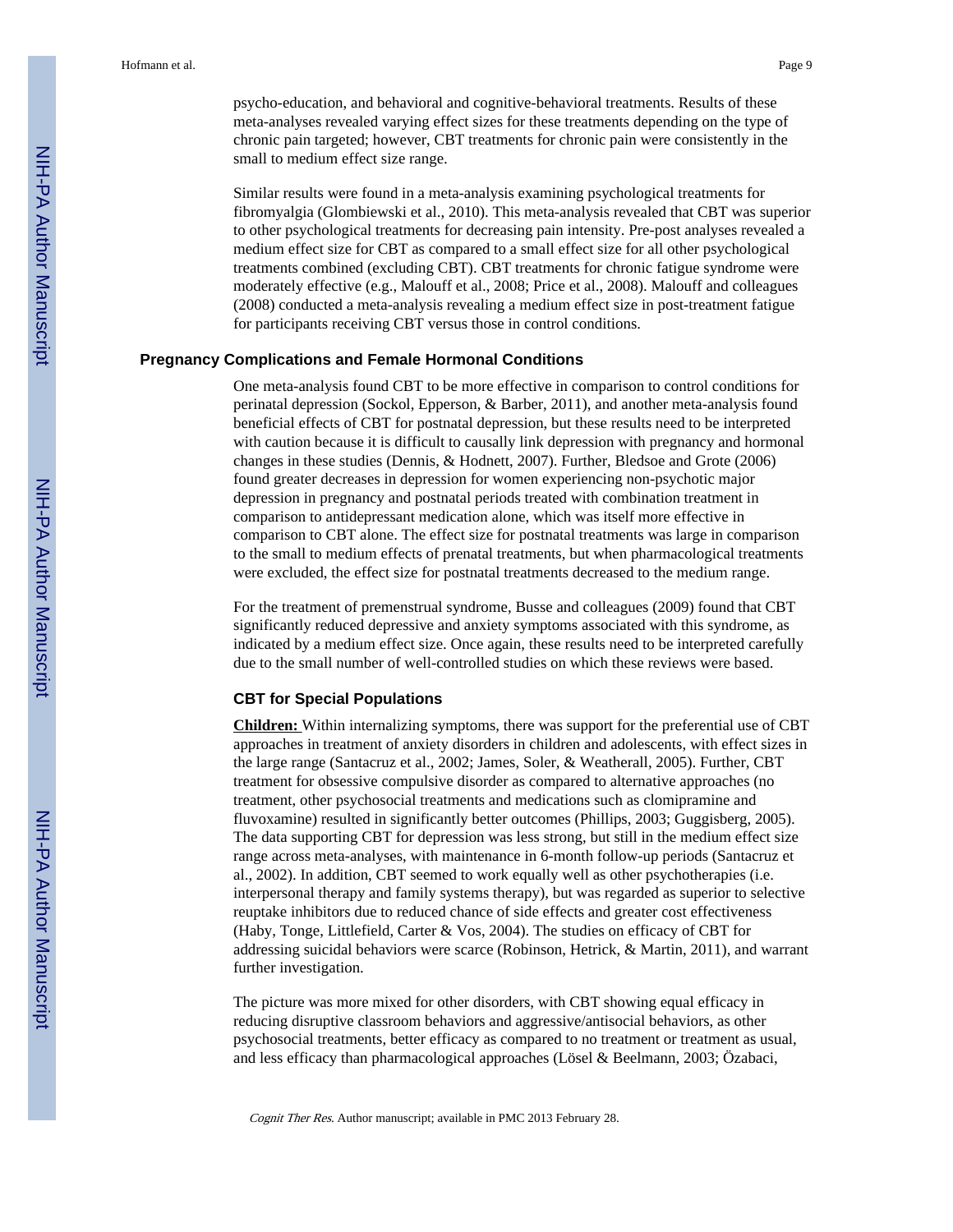2011). Similarly, CBT for attention deficit hyperactivity disorder showed some efficacy, but was not superior to medications (Van der Oord, Prins, Oosterlaan, & Emmelkamp, 2008). The efficacy of behavioral techniques (e.g. motivational enhancement and behavioral contingencies) was small to medium for the treatment of adolescent smoking and substance use as compared to no treatment, but not more so than other psychotherapies. In addition, there was a medium to large effect size of CBT over waitlist across meta-analyses examining chronic headache pain. Finally, the data on efficacy for CBT in juvenile sex offenders, childhood sexual abuse survivors, childhood obesity, fecal incontinence, and juvenile diabetes was limited, showing preliminary support for CBT as compared to no treatment, but equal efficacy to other psychosocial approaches (Walker, McGovern, Poey, & Otis, 2005; Macdonald, Higgins, & Ramchandani, 2006).

**Elderly Adults:** With respect to mood disorders, with depression as the most commonly examined disorder, nearly all meta-analyses showed that CBT was more effective than waiting list control conditions, but equally effective in comparison to other active treatment methods, such as reminiscence, (an intervention that uses recall of past events, feelings and thoughts to facilitate pleasure, quality of life or adaptation to the present; Peng, Huang, Chen, & Lu, 2009), psychodynamic therapy, and interpersonal therapy (Krishna et al., 2011; Wilson, Mottram, & Vassilas, 2008). Pinquart and colleagues (2007), however, found a large effect size for CBT, whereas the effect sizes for the other active treatment conditions were in the medium-large range. When long-term outcomes were examined, results of one meta-analysis indicated that treatment gains of CBT for depression were maintained at 11 months follow-up (Krishna et al., 2011), but long-term follow-up data remained scarce in the other meta-analyses. In a meta-analysis assessing the additive effects of CBT and pharmacological approaches, Peng and colleagues (2009) found that CBT was more effective in comparison to placebo, but CBT as an adjunct to antidepressant medication did not increase the effectiveness of antidepressants in this population.

For anxiety disorders in the elderly, CBT (alone or augmented with relaxation training) did not enhance outcomes beyond relaxation training alone (Thorp et al., 2009), although many of these studies were uncontrolled. In contrast to the findings by Thorp and colleagues (2009), Hendriks and colleagues (2008) found that anxiety symptoms were significantly decreased following CBT than after either a waiting-list control condition or other treatment methods. Additionally, CBT significantly alleviated accompanying symptoms of worry and depression when compared to waiting-list control or an active control condition.

## **Response Rates of Randomized Controlled Studies**

The meta-analytic studies that provided response rates are listed in Table 1. The response rates of CBT varied between 38% for treating obsessive compulsive disorder (Eddy et al., 2004) and 82% for treating body dysmorphic disorder (Ipser et al, 2009). In contrast, the response rates of the waitlist groups ranged from 2% for the treatment of bulimia nervosa (Thompson-Brenner, 2003) to 14% for generalized anxiety disorder (Hunot et al., 2007). CBT also demonstrated higher response rates in comparison to treatment as usual in treatment of generalized anxiety disorder and chronic fatigue (Price et al., 2008), and higher or equal response rates as compared to other therapies or psychopharmacological interventions in most studies. CBT only produced a lower response rate than psychodynamic therapy for the personality disorders (47% vs. 59%; Leichsenring & Leibing, 2003).

# **Discussion**

CBT is arguably the most widely studied form of psychotherapy. We identified 269 metaanalytic reviews that examined CBT for a variety of problems, including substance use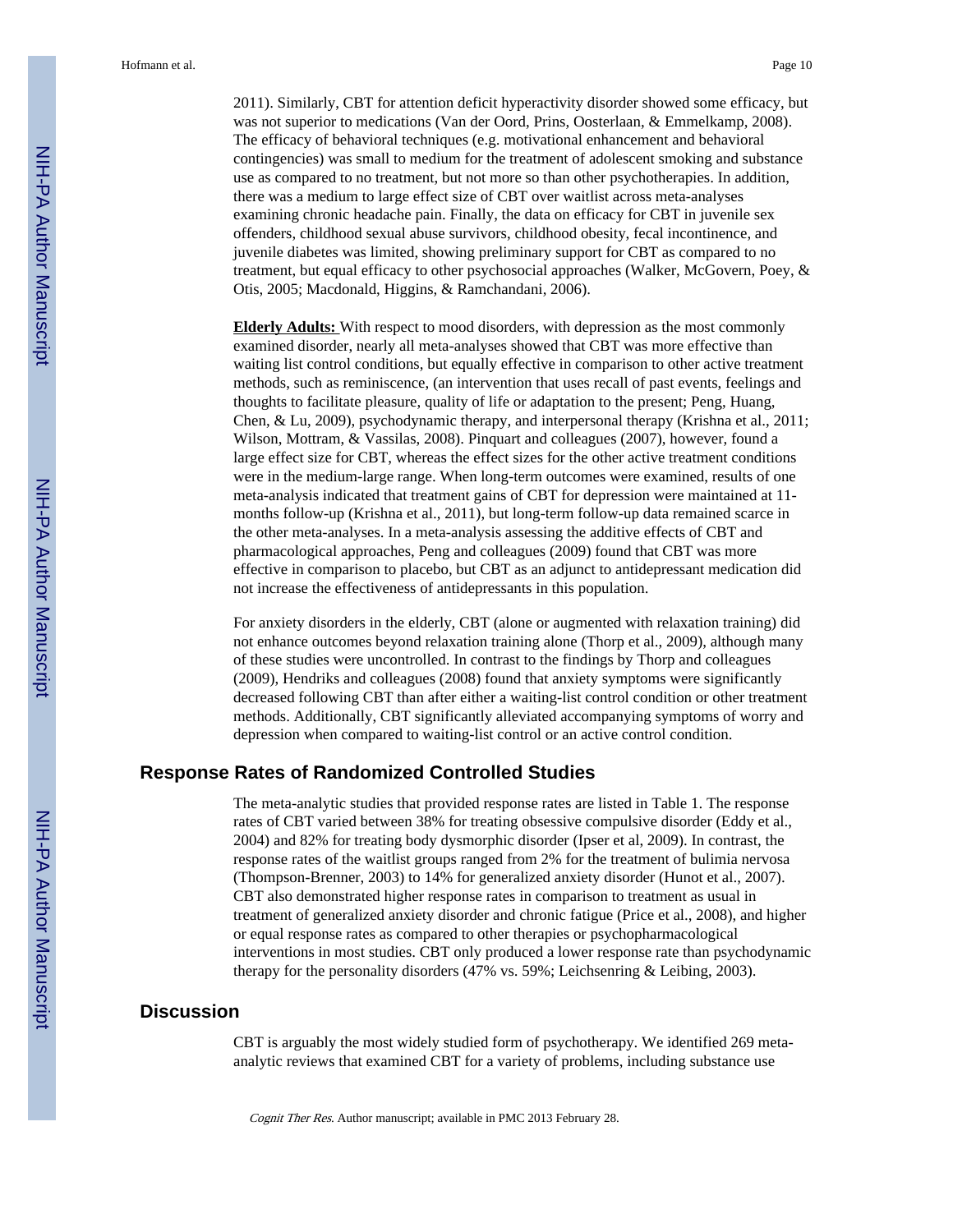disorder, schizophrenia and other psychotic disorders, depression and dysthymia, bipolar disorder, anxiety disorders, somatoform disorders, eating disorders, insomnia, personality disorders, anger and aggression, criminal behaviors, general stress, distress due to general medical conditions, chronic pain and fatigue, distress related to pregnancy complications and female hormonal conditions. Additional meta-analytic reviews examined the efficacy of CBT for various problems in children and elderly adults. The vast majority of studies (84%) was published after 2004, which was the last year of coverage of the review by Butler and colleagues (2006), making the present study the most comprehensive and contemporary review of meta-analytic studies of CBT to date.

For the treatment of *addiction* and *substance use disorder*, the effect sizes of CBT ranged from small to medium, depending on the type of the substance of abuse. CBT was highly effective for treating cannabis and nicotine dependence, but less effective for treating opioid and alcohol dependence. For treating schizophrenia and other psychotic disorders, the empirical literature suggested appreciable efficacy of CBT particularly for positive symptoms and secondary outcomes in the psychotic disorders, but lesser efficacy than other treatments (e.g. family intervention or psychopharmacology) for chronic symptoms or relapse prevention.

The meta-analytic literature on the efficacy of CBT for depression and dysthymia was mixed with some studies suggesting strong evidence and others reporting weak support. Some authors have suggested that the strong effects in some studies may be an overestimation due to a publication bias (Cuijpers, et al., 2010). Similarly, the efficacy of CBT for bipolar disorder was small to medium in the short-term in comparison to treatment as usual. However, there was limited evidence for the superiority of CBT alone over pharmacological approaches; for the treatment of depressive symptoms in bipolar disorder, the use of CBT was well supported. However, the long-term superiority compared to other treatments is still uncertain.

The efficacy of CBT for *anxiety disorders* was consistently strong, despite some notable heterogeneity in the specific anxiety pathology, comparison conditions, follow-up data, and severity level. Large effect sizes were reported for the treatment of obsessive compulsive disorder, and at least medium effect sizes for social anxiety disorder, panic disorder, and post-traumatic stress disorder. Medium to large CBT treatment effects were reported for somatoform disorders, such as hypochondriasis and body dysmorphic disorder. However, more studies using larger trials and greater sample sizes are needed to draw more conclusive findings with regard to CBT's relative efficacy in comparison to other active treatments.

For the treatment of bulimia, CBT was considerably more effective than other forms of psychotherapies, but less is known for other eating disorders. Similarly, CBT demonstrated superior efficacy as compared to other interventions for treating *insomnia* when examining sleep quality, total sleep time, waking time, and sleep efficiency outcomes. However, although there were small effects of CBT for sleep problems among older adults (aged 60+), these effects may not be long lasting (Montgomery & Dennis, 2009).

For personality disorders, there was some evidence for superior efficacy of CBT as compared to other psychosocial treatments for the personality disorders. However, the studies showed considerable variation in measurement methods, comorbid disorders, and demographic variables. CBT also produced medium to large effect sizes for treating anger and aggression (e.g., Saini, 2009), although a greater number of well-controlled studies are needed to more adequately parse out the specific efficacy of CBT compared to the psychosocial treatments for anger on the whole. Similarly, more studies are needed before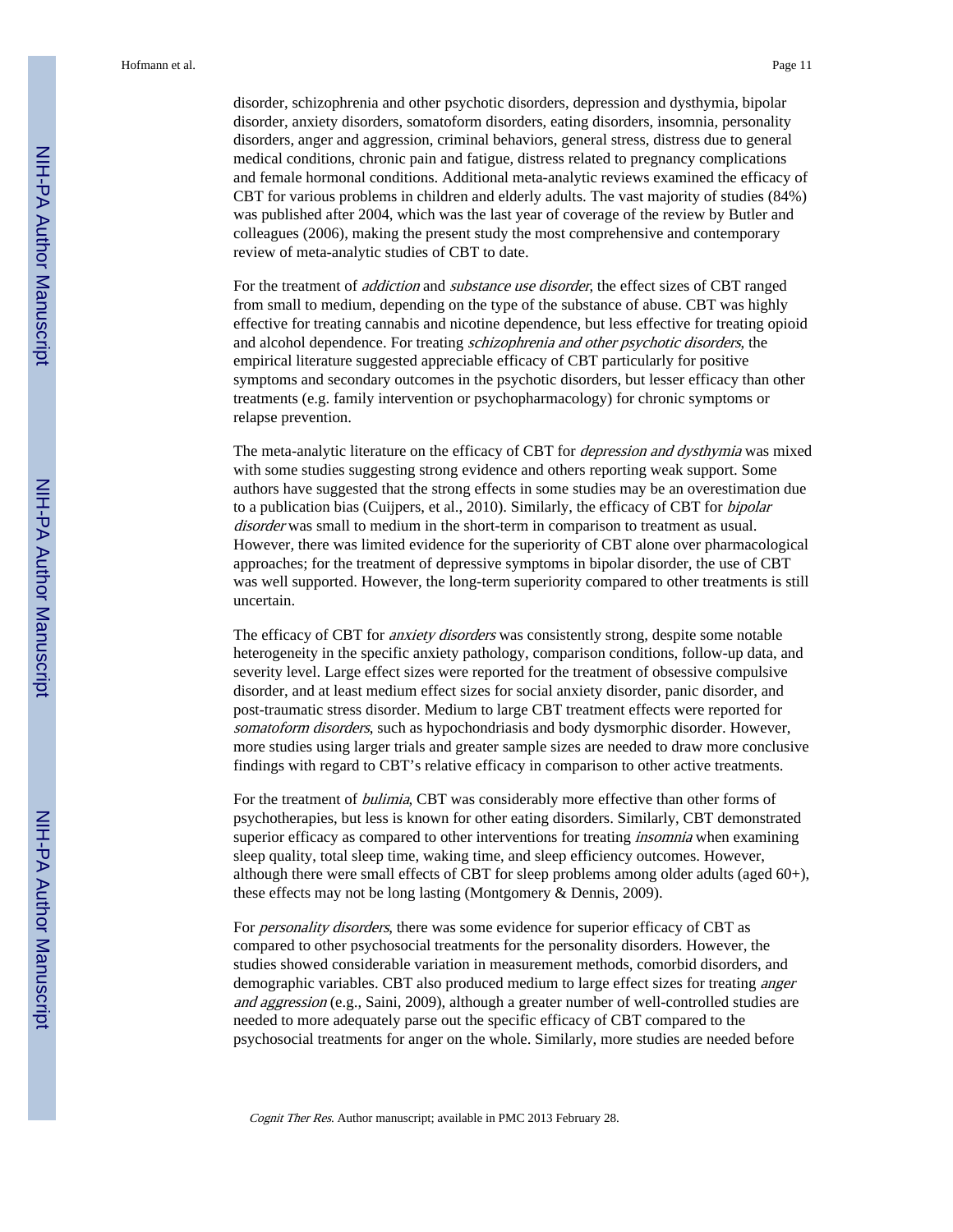any firm conclusions can be drawn about the efficacy of this treatment for criminal behaviors.

As a stress management intervention, CBT was more effective that other treatments, such as organization-focused therapies. However, more research on the long-term effects of CBT for occupational stress is needed. Furthermore, there are open questions about the relative efficacy of CBT versus pharmacological approaches to stress management. Similarly, several common concerns recurred across meta-analytic examinations of CBT for chronic medical conditions, chronic fatigue and chronic pain, namely: (1) a scarcity of studies and small sample sizes; (2) poor methodological design of studies that are included in metaanalyses; and (3) grouping of CBT with a host of other psychotherapies (such as psychodynamic therapy, hypnotherapy, mindfulness, relaxation, and supportive counseling), which made it difficult to parse out whether there are any superior effects of CBT in the majority of medical conditions examined.

There was preliminary evidence for CBT for treating *distress related to pregnancy* complications and female hormonal conditions. However, more research is needed due to a scarcity of follow-up data and low quality studies. This appeared to be a highly promising area for CBT given that the alternative – pharmacological treatments – can be associated with serious risks of adverse effects for pregnant women and breastfeeding mothers.

In our review of meta-analyses, CBT tailored to children showed robust support for treating internalizing disorders, with benefits outweighing pharmacological approaches in mood and anxiety symptoms. The evidence was more mixed for externalizing disorders, chronic pain, or problems following abuse. Moreover, there remains a need for a greater number of highquality trials in demographically diverse samples. Similarly, CBT was moderately efficacious for the treatment of emotional symptoms in the *elderly*, but no conclusions about long-term outcomes of CBT or combination therapies consisting of CBT, and medication could be made.

Finally, our review identified 11 studies that compared response rates between CBT and other treatments or control conditions. In 7 of these reviews, CBT showed higher response rates than the comparison conditions, and in only one review (Leichsenring & Leibig, 2003), which was conducted by authors with a psychodynamic orientation, reported that CBT had lower response rates than comparison treatments.

In sum, our review of meta-analytic studies examining the efficacy of CBT demonstrated that this treatment has been used for a wide range of psychological problems. In general, the evidence-base of CBT is very strong, and especially for treating anxiety disorders. However, despite the enormous literature base, there is still a clear need for high-quality studies examining the efficacy of CBT. Furthermore, the efficacy of CBT is questionable for some problems, which suggests that further improvements in CBT strategies are still needed. In addition, many of the meta-analytic studies included studies with small sample sizes or inadequate control groups. Moreover, except for children and elderly populations, no metaanalytic studies of CBT have been reported on particular subgroups, such as ethnic minorities and low income samples.

Despite these weaknesses in some areas, it is clear that the evidence-base of CBT is enormous. Given the high cost-effectiveness of the intervention, it is surprising that many countries, including many developed nations, have not yet adopted CBT as the first-line intervention for mental disorders. A notable exception is the Improving Access to Psychological Therapies initiative by the National Health Commissioning in the United Kingdom (Rachman & Wilson, 2008). We believe that it is time that others follow suit.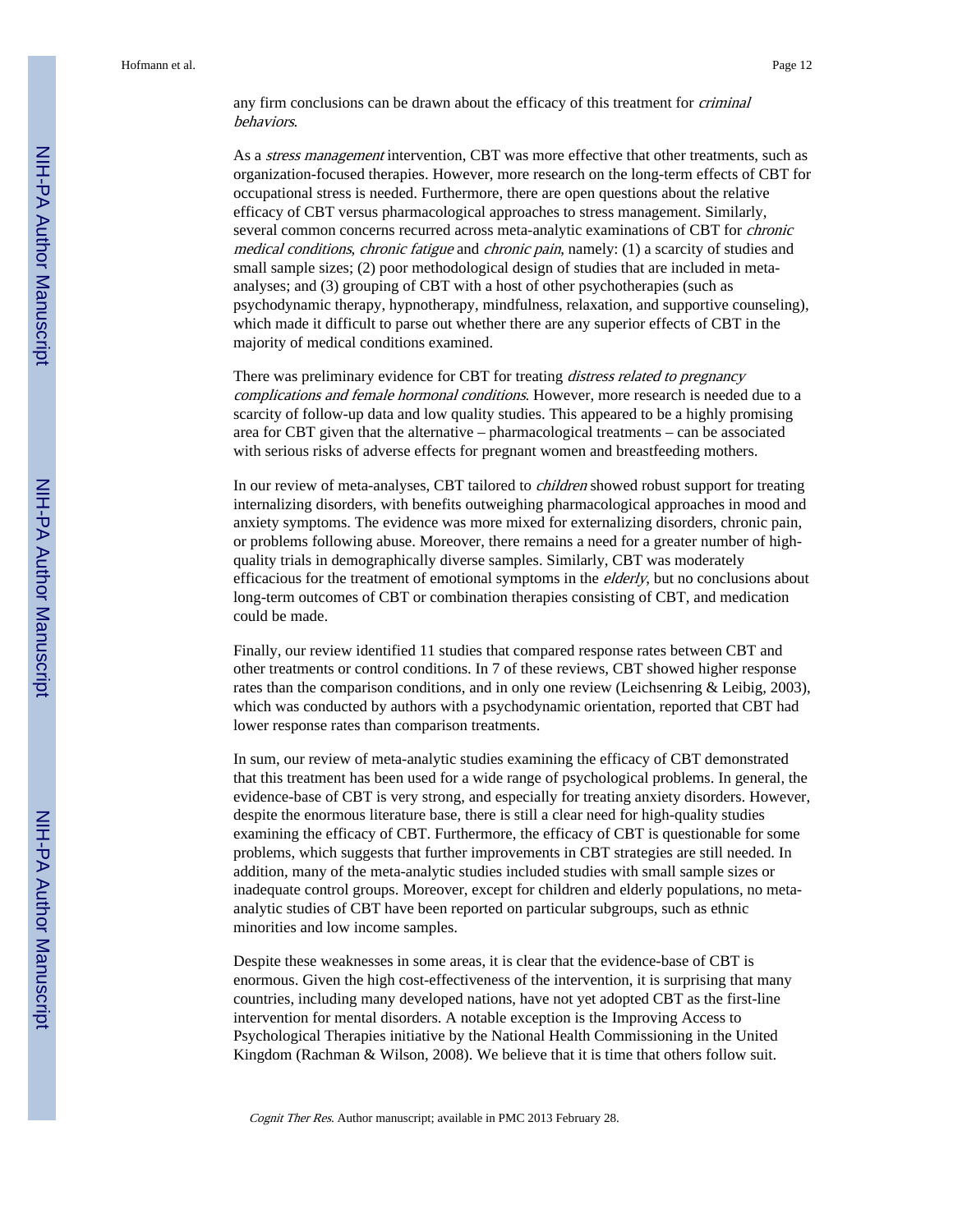# **Acknowledgments**

The authors would like to acknowledge the following research assistants who provided crucial and muchappreciated assistance with background literature reviews, initial identification of articles, and obtained articles for use by the authors: Dan Brager, Rachel Kaufmann, Rebecca Grossman, and Brian Hall.

Dr. Hofmann is a paid consultant of Merck Pharmaceutical (Schering-Plough) for work unrelated to this study. This study was partially supported by NIMH grants MH-078308 and MH-081116 awarded to Dr. Hofmann and MH-73937.

# **References**

- Álvarez-Jiménez M, Parker AG, Hetrick SE, McGorry PD, Gleeson JF. Preventing the second episode: a systematic review and meta-analysis of psychosocial and pharmacological trials in first-episode psychosis. Schizophrenia Bulletin. 2011; 37:619–630. [PubMed: 19900962]
- Babcock JC, Green CE, Robie C. Does batterers' treatment work? A meta-analytic review of domestic violence treatment. Clinical Psychology Review. 2004; 23:1023–1053. [PubMed: 14729422]
- Baker GA, Brooks JL, Goodfellow L, Bodde N, Aldenkamp A. Treatments for non-epileptic attack disorder. Cochrane Database of Systematic Reviews. 2007; 1:CD006370.
- Beck AT. Cognitive therapy: Nature and relation to behavior therapy. Behavior Therapy. 1970; 1:184– 200.
- Beltman MW, Oude Voshaar RC, Speckens AE. Cognitive-behavioural therapy for depression in people with a somatic disease: meta-analysis of randomised controlled trials. The British Journal of Psychiatry. 2010; 197:11–19. [PubMed: 20592427]
- Beynon S, Soares-Weiser K, Woolacott N, Duffy S, Geddes JR. Psychosocial interventions for the prevention of relapse in bipolar disorder: systematic review of controlled trials. The British Journal of Psychiatry. 2008; 192:5–11. [PubMed: 18174500]
- Binks C, Fenton M, McCarthy L, Lee T, Adams CE, Duggan C. Psychological therapies for people with borderline personality disorder. Cochrane Database of Systematic Reviews. 2006; 1:CD005652.
- Bird V, Premkumar P, Kendall T, Whittington C, Mitchell J, Kuipers E. Early intervention services, cognitive-behavioural therapy and family intervention in early psychosis: systematic review. The British Journal of Psychiatry. 2010; 197:350–356. [PubMed: 21037211]
- Bisson J, Andrew M. Psychological treatment of post-traumatic stress disorder (PTSD). Cochrane Database of Systematic Reviews. 2008; 3:CD003388.
- Bisson JI, Ehlers A, Matthews R, Pilling S, Richards D, Turner S. Psychological treatments for chronic post-traumatic stress disorder. Systematic review and meta-analysis. The British Journal of Psychiatry. 2007; 190:97–104. [PubMed: 17267924]
- Bledsoe SE, Grote NK. Treating depression during pregnancy and the postpartum: A preliminary meta-analysis. Research on Social Work Practice. 2006; 16:109–120.
- Busse JW, Montori VM, Krasnik C, Patelis-Siotis I, Guyatt GH. Psychological intervention for premenstrual syndrome: a meta-analysis of randomized controlled trials. Psychotherapy and Psychosomatics. 2009; 78:6–15. [PubMed: 18852497]
- Butler AC, Chapman JE, Forman EM, Beck AT. The empirical status of cognitive-behavioral therapy: A review of meta-analyses. Clinical Psychology Review. 2006; 26:17–31. [PubMed: 16199119]
- Cakir S, Ozerdem A. Psychotherapeutic and psychosocial approaches in bipolar disorder: a systematic literature review. Turkish Journal of Psychiatry. 2010; 21:143–154. [PubMed: 20514565]
- Chan, EK-H. Efficacy of cognitive-behavioral, pharmacological, and combined treatments of depression: A meta-analysis. Calgary: University of Calgary; 2006.
- Cohen, J. Statistical power analysis for the behavioral sciences. Hillsdale, NJ: Lawrence Erlbaum; 1988.
- Coull G, Morris PG. The clinical effectiveness of CBT-based guided self-help interventions for anxiety and depressive disorders: a systematic review. Psychological Medicine. 2011; 41:2239– 2252. [PubMed: 21672297]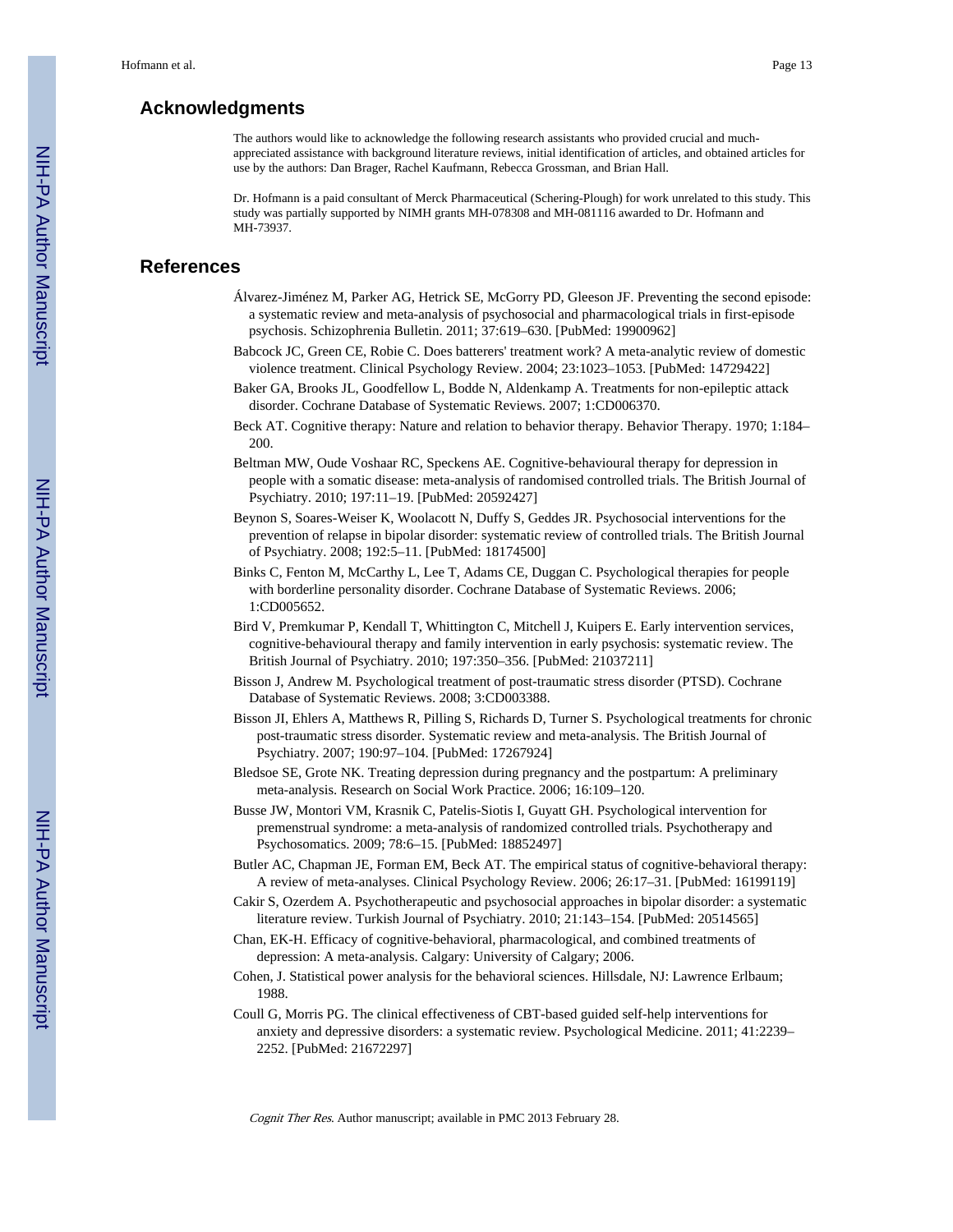- Crepaz N, Passin WF, Herbst JH, Rama SM, Malow RM, Purcell DW, Wolitski RJ. HIV/AIDS Prevention Research Synthesis (PRS) Team. Meta-analysis of cognitive-behavioral interventions on HIV-positive persons' mental health and immune functioning. Health Psychology. 2008; 27:4– 14. [PubMed: 18230008]
- Cuijpers P, Smit F, Bohlmeijer E, Hollon SD, Andersson G. Efficacy of cognitive-behavioural therapy and other psychological treatments for adult depression: meta-analytic study of publication bias. The British Journal of Psychiatry. 2010; 196:173–178. [PubMed: 20194536]
- Del Vecchio T, O'Leary KD. Effectiveness of anger treatments for specific anger problems: A metaanalytic review. Clinical Psychology Review. 2004; 24:15–34. [PubMed: 14992805]
- Dennis C-L, Hodnett ED. Psychosocial and psychological interventions for treating postpartum depression. Cochrane database of systematic reviews. 2007; 4:CD006116.
- Di Giulio, G. Therapist, client factors, and efficacy in cognitive behavioural therapy: A meta-analytic exploration of factors that contribute to positive outcome. Ottawa: University of Ottawa; 2010.
- Dorstyn D, Mathias J, Denson L. Efficacy of cognitive behavior therapy for the management of psychological outcomes following spinal cord injury: A meta-analysis. Journal of Health Psychology. 2011; 16:374–391. [PubMed: 20978150]
- Dutra L, Stathopoulou G, Basden SL, Leyro TM, Powers MB, Otto MW. A meta-analytic review of psychosocial interventions for substance use disorders. The American Journal of Psychiatry. 2008; 165:179–187. [PubMed: 18198270]
- Eddy KT, Dutra L, Bradley R, Westen D. A multidimensional meta-analysis of psychotherapy and pharmacotherapy for obsessive-compulsive disorder. Clinical Psychology Review. 2004; 24:1011– 1030. [PubMed: 15533282]
- Ellis, A. Reason and emotion in psychotherapy. New York: Lyle Stuart; 1962.
- Enck P, Junne F, Klosterhalfen S, Zipfel S, Martens U. Therapy options in irritable bowel syndrome. European Journal of Gastroenterology & Hepatology. 2010; 22:1402–1411. [PubMed: 21389791]
- Fedoroff I, Taylor S. Psychological and pharmacological treatments of social phobia: a meta-analysis. Journal of Clinical Psychopharmacology. 2001; 21:311–324. [PubMed: 11386495]
- Furukawa TA, Watanabe N, Churchill R. Combined psychotherapy plus antidepressants for panic disorder with or without agoraphobia: systematic review. Cochrane Database of Systematic Reviews. 2007; 1:CD004364.
- García-Vera MP, Sanz J. Análisis de la situación de los tratamientos para / dejar de fumar basados en terapia cognitivo-conductual y en parches de nicotina / Analysis of the situation of treatments for smoking cessation based on cognitive-behavioral therapy and nicotine patches. Psicooncología. 2006; 3:269–289.
- Ghahramanlou, M. Cognitive behavioral treatment efficacy for anxiety disorders: A meta-analytic review. Unpublished Dissertation. Fairleigh Dickinson University; 2003.
- Gibbon S, Duggan C, Stoffers J, Huband N, Völlm BA, Ferriter M, Lieb K. Psychological interventions for antisocial personality disorder (Review). Cochrane Database Systematic Reviews. 2010; 6:CD007668.
- Gil PJM, Carrillo FXM, Meca JS. Effectiveness of cognitive-behavioural treatment in social phobia: A meta-analytic review. Psychology in Spain. 2001; 5:17–25.
- Glombiewski J, Sawyer A, Gutermann J, Koenig K, Rief W, Hofmann S. Psychological treatments for fibromyalgia: a meta-analysis. Pain. 2010; 151:280–295. [PubMed: 20727679]
- Gould RA, Mueser KT, Bolton E, Mays V, Goff D. Cognitive therapy for psychosis in schizophrenia: An effect size analysis. Schizophrenia Research. 2001; 48:335–342. [PubMed: 11295385]
- Gregory VL. Cognitive-behavioral therapy for depression in bipolar disorder: a meta-analysis. Journal of Evidence Based Social Work. 2010; 7(4):269–279. [PubMed: 20799127]
- Gregory VL. Cognitive-behavioral therapy for mania: A meta-analysis of randomized controlled trials. Social work in Mental Health. 2010; 8:483–494.
- Guggisberg, KW. Methodological review and meta-analysis of treatments for child and adolescent obsessive-compulsive disorder. Salt Lake City: University of Utah; 2005.
- Haby MM, Donnelly M, Corry J, Vos T. Cognitive behavioural therapy for depression, panic disorder and generalized anxiety disorder: a meta-regression of factors that may predict outcome. The Australian and New Zealand Journal of Psychiatry. 2006; 40:9–19. [PubMed: 16403033]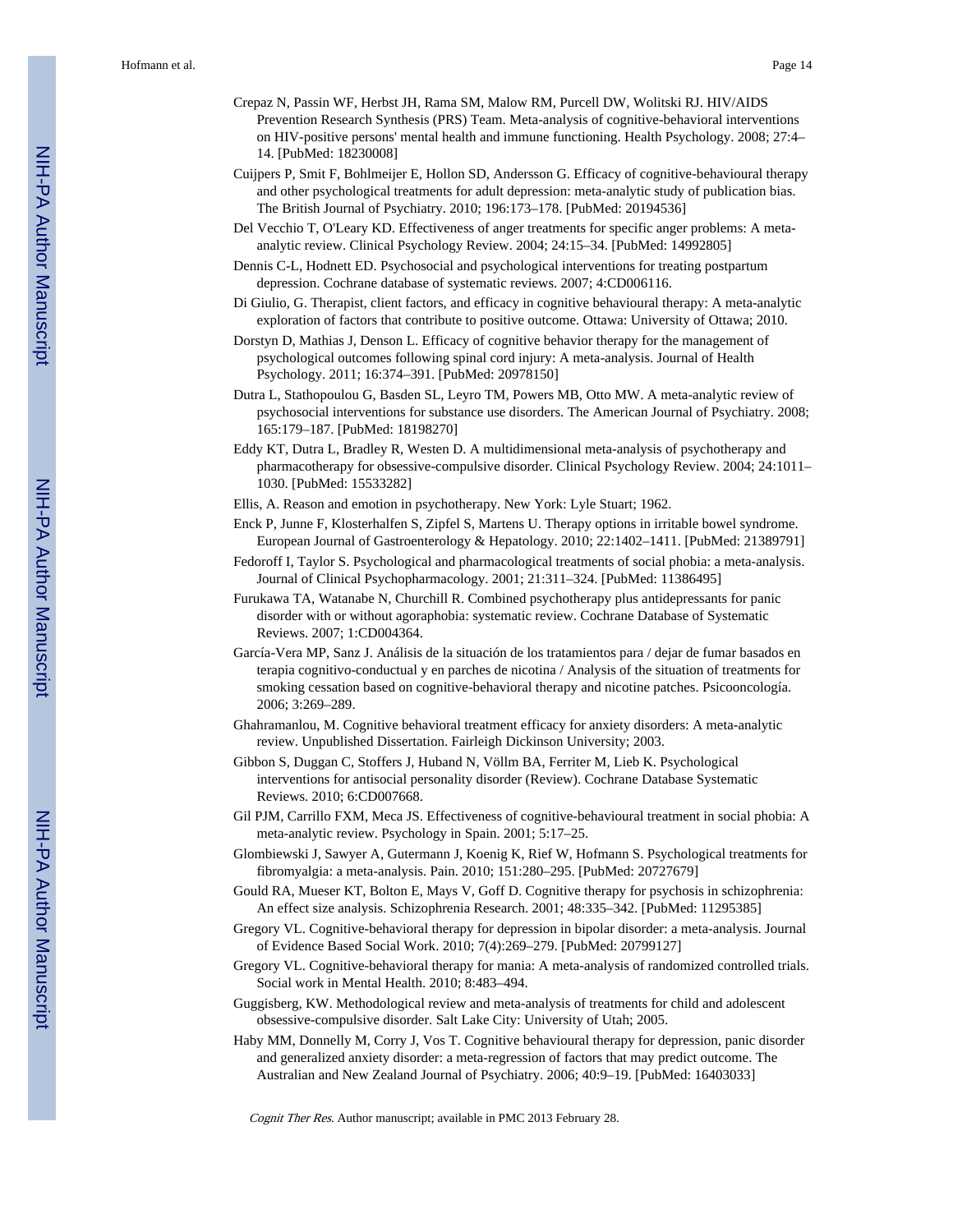- Haby MM, Tonge B, Littlefield L, Carter R, Vos T. Cost-effectiveness of cognitive behavioural therapy and selective serotonin reuptake inhibitors for major depression in children and adolescents. The Australian and New Zealand Journal of Psychiatry. 2004; 38:579–591. [PubMed: 15298580]
- Hay PP, Bacaltchuk J, Stefano S, Kashyap P. Psychological treatments for bulimia nervosa and binging. Cochrane Database of Systematic Reviews. 2009; 4:CD000562.
- Hendriks GJ, Oude Voshaar RC, Keijsers GPJ, Hoogduin CAL, van Balkom AJLM. Cognitivebehavioural therapy for late-life anxiety disorders: a systematic review and meta-analysis. Acta Psychiatrica Scandinavica. 2008; 117:403–411. [PubMed: 18479316]
- Hofmann, SG. An introduction to modern CBT: Psychological solutions to mental health problems. Oxford, UK: Wiley-Blackwell; 2011.
- Hofmann SG, Asmundson GJ, Beck AT. The science of cognitive therapy. Behavior Therapy. (in press).
- Hofmann SG, Smits JAJ. Cognitive-behavioral therapy for adult anxiety disorders: a meta-analysis of randomized placebo-controlled trials. The Journal of Clinical Psychiatry. 2008; 69:621–632. [PubMed: 18363421]
- Hunot V, Churchill R, Silva de Lima M, Teixeira V. Psychological therapies for generalised anxiety disorder. Cochrane Database of Systematic Reviews. 2007; 1:CD001848.
- Illescas SR, Sánchez-Meca J, Genovés VG. Treatment of offenders and recidivism: Assessment of the effectiveness of programmes applied in Europe. Psychology in Spain. 2001; 5:47–62.
- Ipser J, Sander C, Stein D. Pharmacotherapy and psychotherapy for body dysmorphic disorder. Cochrane Database of Systematic Reviews. 2009; 1:CD005332.
- Irwin MR, Cole JC, Nicassio PM. Comparative meta-analysis of behavioral interventions for insomnia and their efficacy in middle-aged adults and in older adults 55+ years of age. Health Psychology. 2006; 25:3–14. [PubMed: 16448292]
- Ismail K, Winkley K, Rabe-Hesketh S. Systematic review and meta-analysis of randomised controlled trials of psychological interventions to improve glycaemic control in patients with type 2 diabetes. The Lancet. 2004; 363(9421):1589–1597.
- James A, Soler A, Weatherall R. Cognitive behavioural therapy for anxiety disorders in children and adolescents. Cochrane Database of Systematic Reviews. 2005; 4:CD004690.
- Jarry J, Ip K. The effectiveness of stand-alone cognitive-behavioural therapy for body image: A metaanalysis. Body Image. 2005; 2:317–331. [PubMed: 18089198]
- Jorm AF, Morgan AJ, Hetrick SE. Relaxation for depression. Cochrane Database of Systematic Reviews. 2008; 4:CD007142.
- Kangas M, Bovbjerg DH, Montgomery GH. Cancer-related fatigue: a systematic and meta-analytic review of non-pharmacological therapies for cancer patients. Psychological Bulletin. 2008; 134:700–741. [PubMed: 18729569]
- Kim JH. A meta-analysis of effects of job stress management interventions (SMIs). Taehan Kanho Hakhoe Chi. 2007; 37:529–539. [PubMed: 17615474]
- Krishna M, Jauhari A, Lepping P, Turner J, Crossley D, Krishnamoorthy A. Is group psychotherapy effective in older adults with depression? A systematic review. International Journal of Geriatric Psychiatry. 2011; 26:331–340. [PubMed: 20973096]
- Lam DH, Burbeck R, Wright K, Pilling S. Psychological therapies in bipolar disorder: the effect of illness history on relapse prevention - a systematic review. Bipolar Disorders. 2009; 11:474–482. [PubMed: 19624386]
- Leichsenring F. Comparative effects of short-term psychodynamic psychotherapy and cognitivebehavioral therapy in depression: a meta-analytic approach. Clinical Psychology Review. 2001; 21:401–419. [PubMed: 11288607]
- Leichsenring F, Leibing E. The effectiveness of psychodynamic therapy and cognitive behavior therapy in the treatment of personality disorders: a meta- analysis. The American Journal of Psychiatry. 2003; 160:1223–1232. [PubMed: 12832233]
- Leung KS, Cottler LB. Treatment of pathological gambling. Current Opinion in Psychiatry. 2009; 22:69–74. [PubMed: 19122538]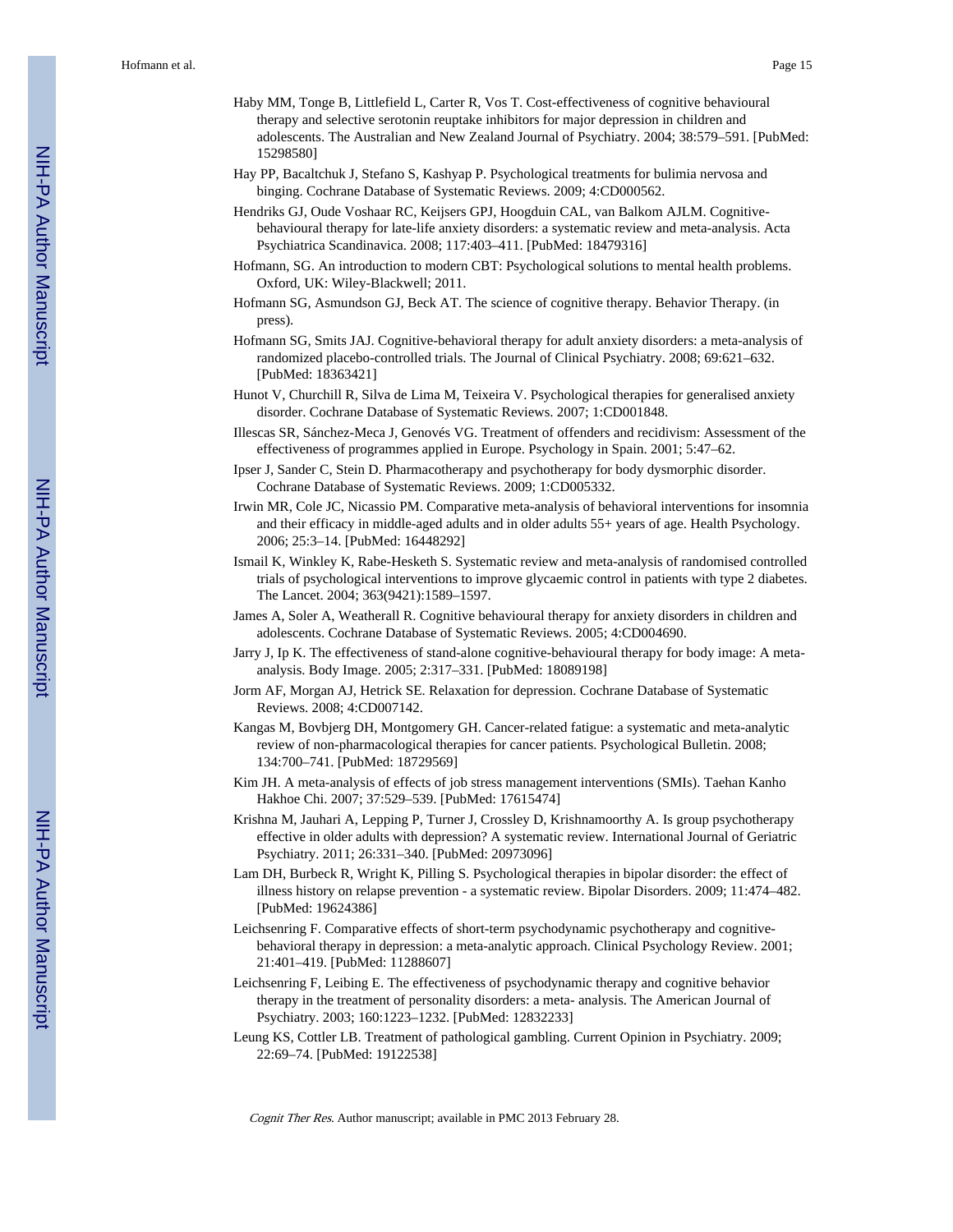- Lösel F, Beelmann A. Effects of child skills training in preventing antisocial behavior: A systematic review of randomized evaluations. The ANNALS of the American Academy of Political and Social Science. 2003; 587:84–109.
- Lösel F, Schmucker M. The effectiveness of treatment for sexual offenders: A comprehensive metaanalysis. Journal of Experimental Criminology. 2005; 1:117–146.
- Luckett T, Britton B, Clover K, Rankin NM. Evidence for interventions to improve psychological outcomes in people with head and neck cancer: a systematic review of the literature. Supportive Care in Cancer, Official Journal of the Multinational Association of Supportive Care in Cancer. 2011; 19:871–881. [PubMed: 21369722]
- Macdonald GM, Higgins JP, Ramchandani P. Cognitive-behavioural interventions for children who have been sexually abused. Cochrane Database of Systematic Reviews. 2006; 4:CD001930.
- Malouff JM, Thorsteinsson EB, Rooke SE, Bhullar N, Schutte NS. Efficacy of cognitive behavioral therapy for chronic fatigue syndrome: a meta-analysis. Clinical Psychology Review. 2008; 28:736–745. [PubMed: 18060672]
- Marine A, Ruotsalainen JH, Serra C, Verbeek JH. Preventing occupational stress in healthcare workers (Review). Cochrane Database of Systematic Reviews. 2009; 4:CD002892.
- Martinez-Devesa P, Perera R, Theodoulou M, Waddell A. Cognitive behavioural therapy for tinnitus. Cochrane database of systematic reviews. 2010; 9:CD005233.
- Mitte K. A meta-analysis of the efficacy of psycho- and pharmacotherapy in panic disorder with and without agoraphobia. Journal of Affective Disorder. 2005; 88:27–45.
- Montgomery P, Dennis JA. Cognitive behavioural interventions for sleep problems in adults aged 60+ Cochrane database of systematic reviews. 2009; 1:CD003161.
- Oakley-Browne M, Adams P, Mobberley P. Interventions for pathological gambling. Cochrane database of systematic reviews. 2000; 2:CD001521.
- Okajima I, Komada Y, Inoue Y. A meta-analysis on the treatment effectiveness of cognitive behavioral therapy for primary insomnia. Sleep and Biological Rhythms. 2011; 9:24–34.
- Öst LG. Cognitive behavior therapy for anxiety disorders: 40 years of progress. Nordic Journal of Psychiatry. 2008; 62:5–10. [PubMed: 18752112]
- Özabaci N. Cognitive behavioural therapy for violent behaviour in children and adolescents: A metaanalysis. Children and Youth Services Review. 2011; 33(10):1989–1993.
- Pearson FS, Lipton DS, Cleland CM, Yee DS. The effects of behavioral/cognitive-behavioral programs on recidivism. Crime & Delinquency. 2002; 48:476–496.
- Peng X-D, Huang C-Q, Chen L-J, Lu Z-C. Cognitive behavioural therapy and reminiscence techniques for the treatment of depression in the elderly: a systematic review. The Journal of International Medical Research. 2009; 37:975–982. [PubMed: 19761679]
- Pfeiffer PN, Heisler M, Piette JD, Rogers MAM, Valenstein M. Efficacy of peer support interventions for depression: a meta-analysis. General Hospital Psychiatry. 2010; 33:29–36. [PubMed: 21353125]
- Phillips, AS. A meta-analysis of treatments for pediatric obsessive-compulsive disorder. Manhattan, Kansas: Kansas State University; 2003.
- Pinquart M, Duberstein PR, Lyness JM. Effects of psychotherapy and other behavioral interventions on clinically depressed older adults: a meta-analysis. Aging & Mental Health. 2007; 11:645–657. [PubMed: 18074252]
- Powers MB, Sigmarsson SR, Emmelkamp PMG. A meta-analytic review of psychological treatments for social anxiety disorder. International Journal of Cognitive Therapy. 2008; 1:94–113.
- Powers MB, Vedel E, Emmelkamp PMG. Behavioral couples therapy(BCT) for alcohol and drug use disorders: a meta-analysis. Clinical Psychology Review. 2008; 28:952–962. [PubMed: 18374464]
- Price JR, Mitchell E, Tidy E, Hunot V. Cognitive behaviour therapy for chronic fatigue syndrome in adults. Cochrane Database of Systematic Reviews. 2008; 3:CD001027.
- Rachman S, Wilson GT. Expansion in the provision of psychological treatment in the United Kingdom. Behaviour Research and Therapy. 2008; 46:293–295. [PubMed: 18321470]
- Reas DL, Grilo CM. Review and meta-analysis of pharmacotherapy for binge-eating disorder. Obesity. 2008; 16(9):2024–2038. [PubMed: 19186327]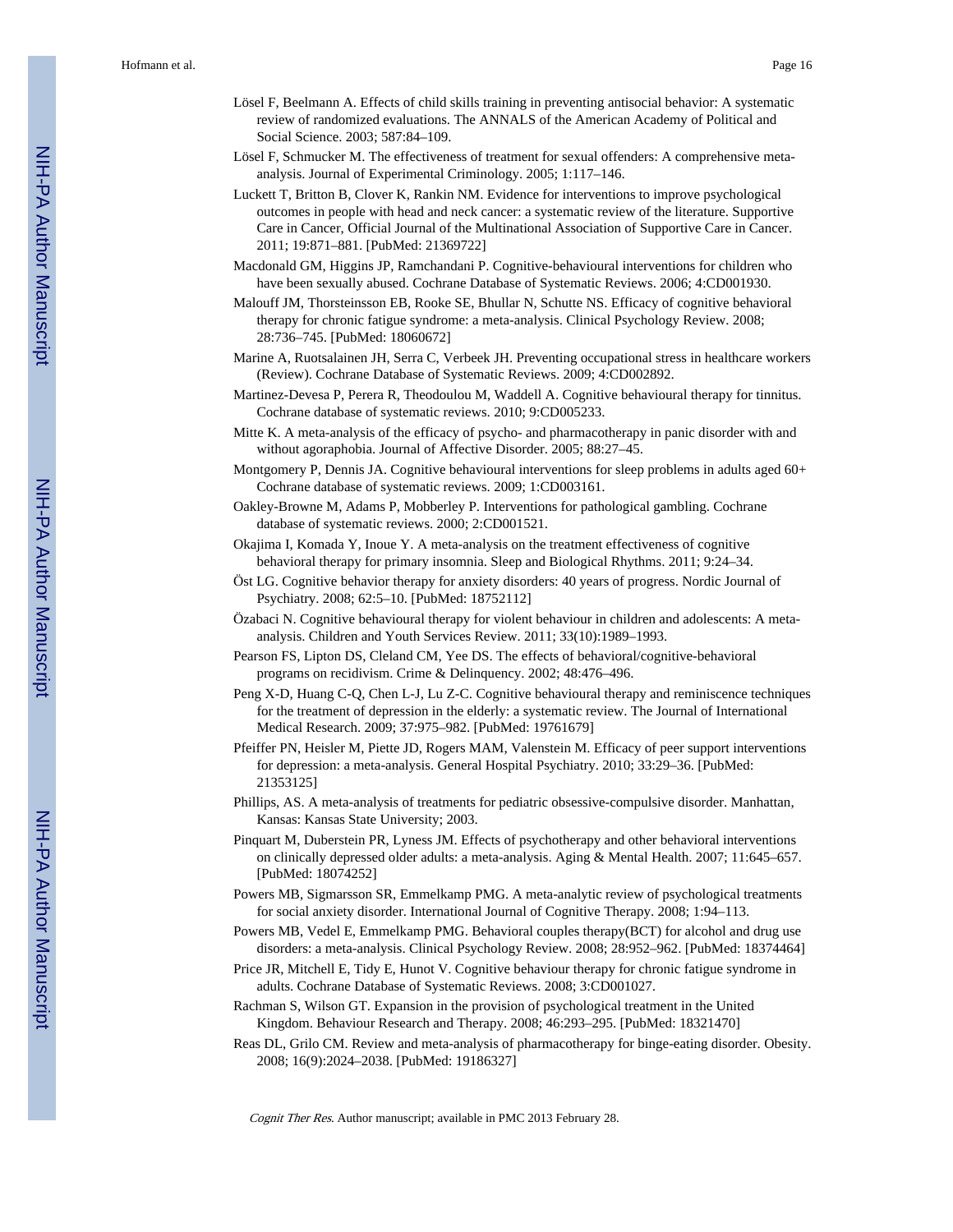- Rector NA, Beck AT. Cognitive behavioral therapy for schizophrenia: an empirical review. The Journal of Nervous and Mental Disease. 2001; 189:278–287. [PubMed: 11379970]
- Richardson KM, Rothstein HR. Effects of occupational stress management intervention programs: a meta-analysis. Journal of Occupational Health Psychology. 2008; 13:69–93. [PubMed: 18211170]
- Robinson J, Hetrick SE, Martin C. Preventing suicide in young people: systematic review. The Australian and New Zealand Journal of Psychiatry. 2011; 45:3–26. [PubMed: 21174502]
- Rueda S, Park-Wyllie LY, Bayoumi A, Tynan AM, Antoniou TA, Rourke SB, Glazier RH. Patient support and education for promoting adherence to highly active antiretroviral therapy for HIV/ AIDS. Cochrane database of systematic reviews. 2006; 3:CD001442.
- Ruhmland M, Margraf J. Effektivität psychologischer Therapien von spezifischer Phobie und Zwangsstörung: Meta-Analysen auf Störungsebene / Efficacy of psychological treatments for specific phobia and obsessive compulsive disorder. Verhaltenstherapie. 2001; 11:14–26.
- Saini M. A meta-analysis of the psychological treatment of anger: developing guidelines for evidencebased practice. The Journal of the American Academy of Psychiatry and the Law. 2009; 37:473– 488. [PubMed: 20018996]
- Santacruz I, Orgilés M, Rosa AI, Sánchez-Meca J, Méndez X, Olivares J. Generalized anxiety, separation anxiety and school phobia: The predominance of cognitive-behavioural therapy / Ansiedad generalizada, ansiedad por separación y fobia escolar: el predominio de la terapia cognitivo-conductual. Behavioral Psychology/Psicología Conductual. 2002; 10(3):503–521.
- Shaw K, O'Rourke P, Del Mar C, Kenardy J. Psychological interventions for overweight or obesity. Cochrane database of systematic reviews. 2005; 2:CD003818.
- Singer GH, Ethridge BL, Aldana SI. Primary and secondary effects of parenting and stress management interventions for parents of children with developmental disabilities: a meta-analysis. Mental Retardation and Developmental Disabilities Research Reviews. 2007; 13:357–369. [PubMed: 17979202]
- Sockol LE, Epperson CN, Barber JP. A meta-analysis of treatments for perinatal depression. Clinical Psychology Review. 2011; 31:839–849. [PubMed: 21545782]
- Song F, Huttunen-Lenz M, Holland R. Effectiveness of complex psycho-educational interventions for smoking relapse prevention: an exploratory meta-analysis. Journal of Public Health. 2010; 32:350–359. [PubMed: 19939787]
- Soo S, Moayyedi P, Deeks J, Delaney B, Lewis M, Forman D. Psychological interventions for nonulcer dyspepsia. Cochrane Database of Systematic Reviews. 2004; 2:CD002301.
- Taylor S, Asmundson GJG, Coons MJ. Current directions in the treatment of hypochondriasis. Journal of Cognitive Psychotherapy. 2005; 19:285–304.
- Thomas PW, Thomas S, Hillier C, Galvin K, Baker R. Psychological interventions for multiple sclerosis. Cochrane Database of Systematic Reviews. 2006; 1:CD004431.
- Thompson-Brenner, HJ. Implications for the treatment of bulimia nervosa: A meta-analysis of efficacy trials and a naturalistic study of treatment in the community. Michigan: University of Michigan; 2002.
- Thomson AB, Page LA. Psychotherapies for hypochondriasis. Cochrane Database of Systematic Reviews. 2007; 4:CD006520.
- Thorp SR, Ayers CR, Nuevo R, Stoddard JA, Sorrell JT, Wetherell JL. Meta-analysis comparing different behavioral treatments for late-life anxiety. The American Journal of Geriatric Psychiatry. 2009; 17:105–115. [PubMed: 19155744]
- Tolin DF. Is cognitive-behavioral therapy more effective than other therapies? A meta-analytic review. Clinical Psychology Review. 2010; 30:710–720. [PubMed: 20547435]
- Van der Klink JJ, Blonk RW, Schene AH, van Dijk FJ. The benefits of interventions for work-related stress. American Journal of Public Health. 2001; 91:270–276. [PubMed: 11211637]
- Van der Oord S, Prins PJ, Oosterlaan J, Emmelkamp PM. Efficacy of methylphenidate, psychosocial treatments and their combination in school-aged children with ADHD: A meta-analysis. Clinical Psychology Review. 2008; 28:783–800. [PubMed: 18068284]
- Van Straten A, Geraedts A, Verdonck-de Leeuw I, Andersson G, Cuijpers P. Psychological treatment of depressive symptoms in patients with medical disorders: a meta-analysis. Journal of Psychosomatic Research. 2010; 69:23–32. [PubMed: 20630260]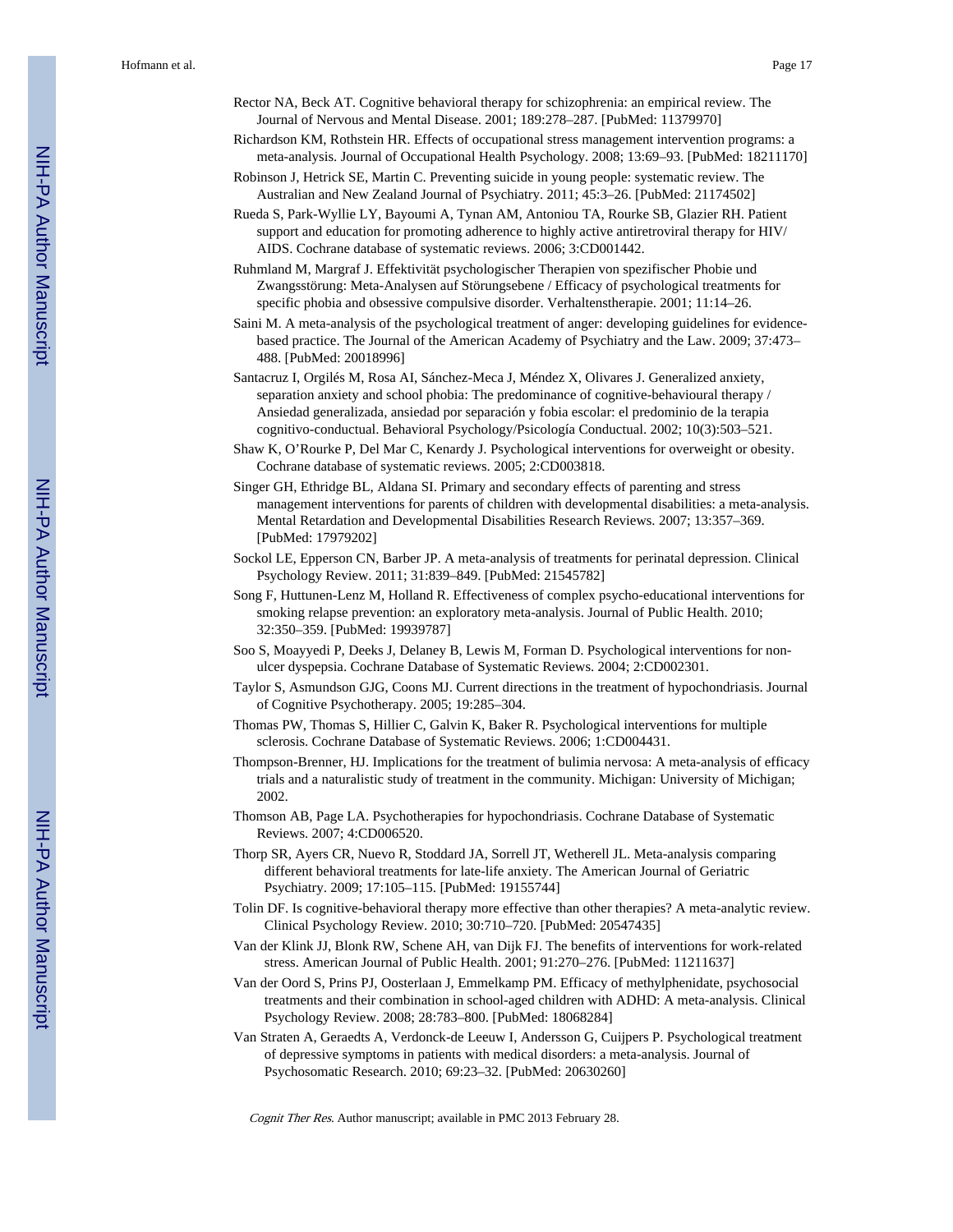- Vocks S, Tuschen-Caffier B, Pietrowsky R, Rustenbach SJ, Kersting A, Herpertz S. Meta-analysis of the effectiveness of psychological and pharmacological treatments for binge eating disorder. The International Journal of Eating Disorders. 2010; 43:205–217. [PubMed: 19402028]
- Vos T, Haby MM, Barendregt JJ, Kruijshaar M, Corry J, Andrews G. The burden of major depression avoidable by longer-term treatment strategies. Archives of General Psychiatry. 2004; 61(11): 1097–1103. [PubMed: 15520357]
- Walker DF, McGovern SK, Poey EL, Otis KE. Treatment effectiveness for male adolescent sexual offenders: a meta-analysis and review. Journal of Child Sexual Abuse. 2005; 13:281–293. [PubMed: 15914400]
- Williams J, Hadjistavropoulos T, Sharpe D. A meta-analysis of psychological and pharmacological treatments for body dysmorphic disorder. Behaviour Research and Therapy. 2006; 44:99–111. [PubMed: 16301017]
- Wilson DB, Bouffard LA, Mackenzie DL. A quantitative review of structured, group-oriented, cognitive-behavioral programs for offenders. Criminal Justice and Behavior. 2005; 32:172–204.
- Wilson KCM, Mottram PG, Vassilas CA. Psychotherapeutic treatments for older depressed people. Cochrane Database of Systematic Reviews. 2008; 1:CD004853.
- Wykes T, Steel C, Everitt B, Tarrier N. Cognitive behavior therapy for schizophrenia: Effect sizes, clinical models, and methodological rigor. Schizophrenia Bulletin. 2008; 34(3):523–537. [PubMed: 17962231]
- Zimmermann G, Favrod J, Trieu VH, Pomini V. The effect of cognitive behavioral treatment on the positive symptoms of schizophrenia spectrum disorders: a meta-analysis. Schizophrenia Research. 2005; 77:1–9. [PubMed: 16005380]
- Zimmermann T, Heinrichs N. Psychosoziale Interventionen für Frauen mit Krebserkrankungen der Genitalorgane / Psychosocial interventions for women with genital cancers. Verhaltenstherapie & Verhaltensmedizin. 2006; 27:125–141.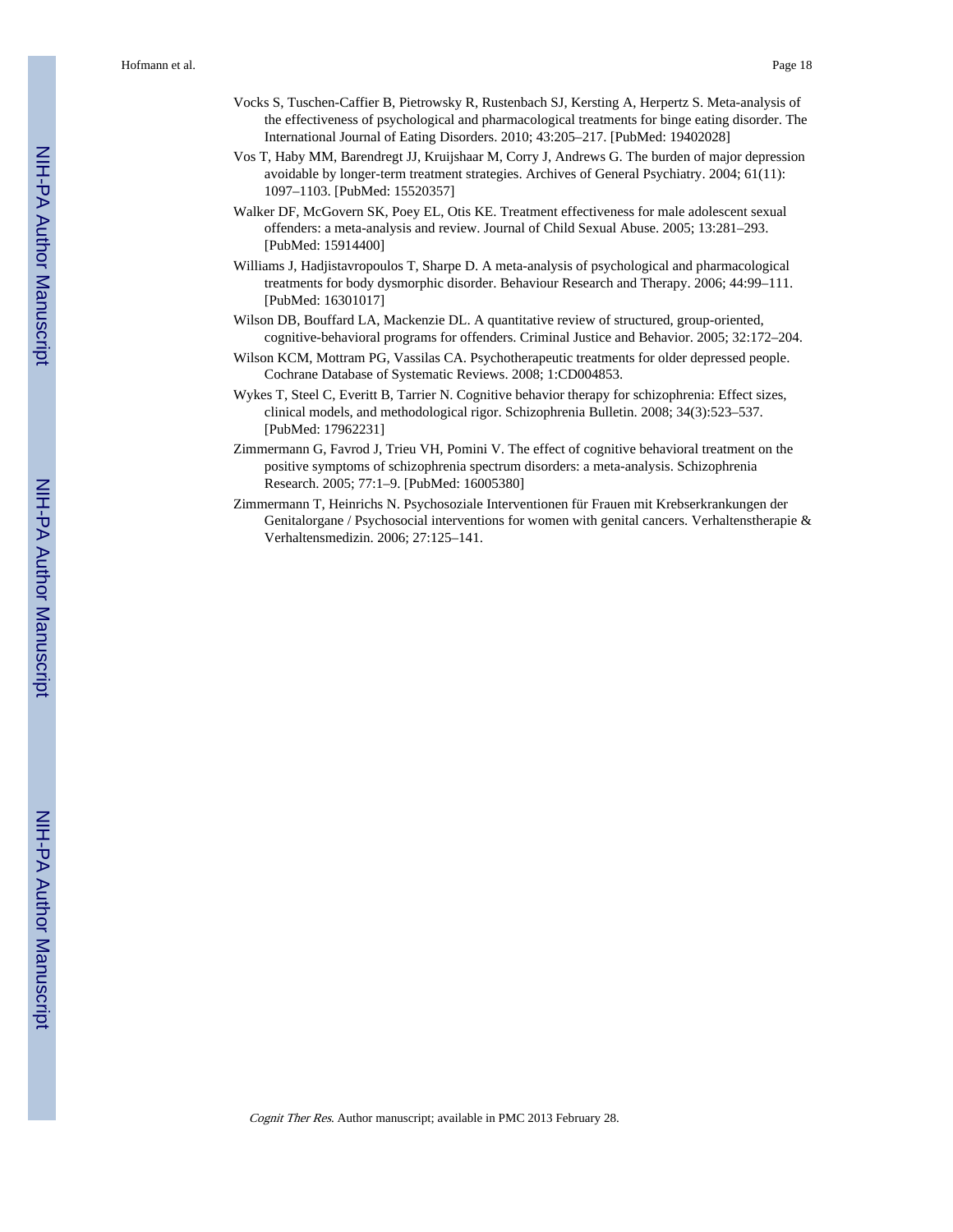Hofmann et al. Page 19



#### **Figure 1.**

Flow diagram showing effects of inclusionary and exclusionary criteria on final sample selection.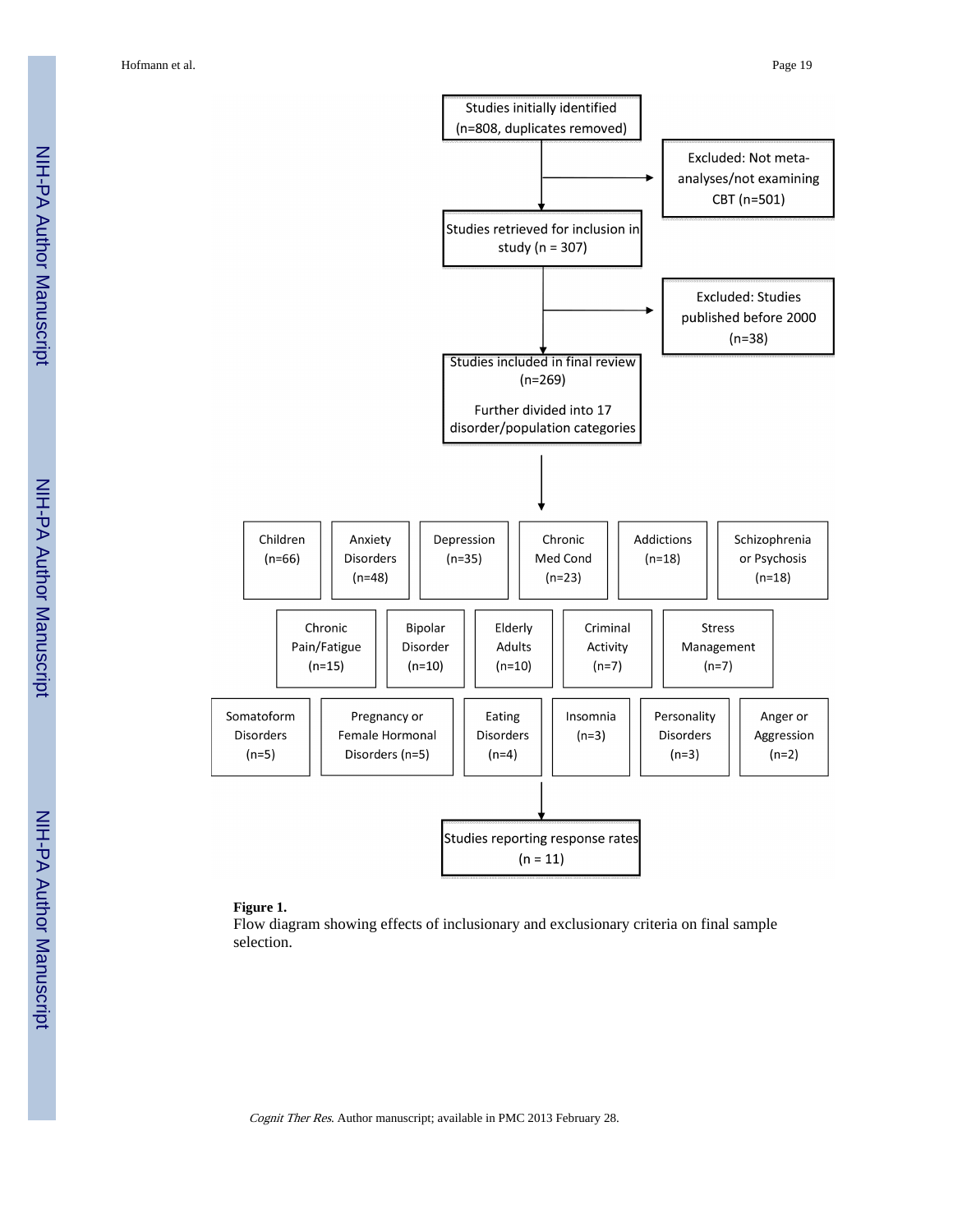Hofmann et al. Page 20



#### **Figure 2.**